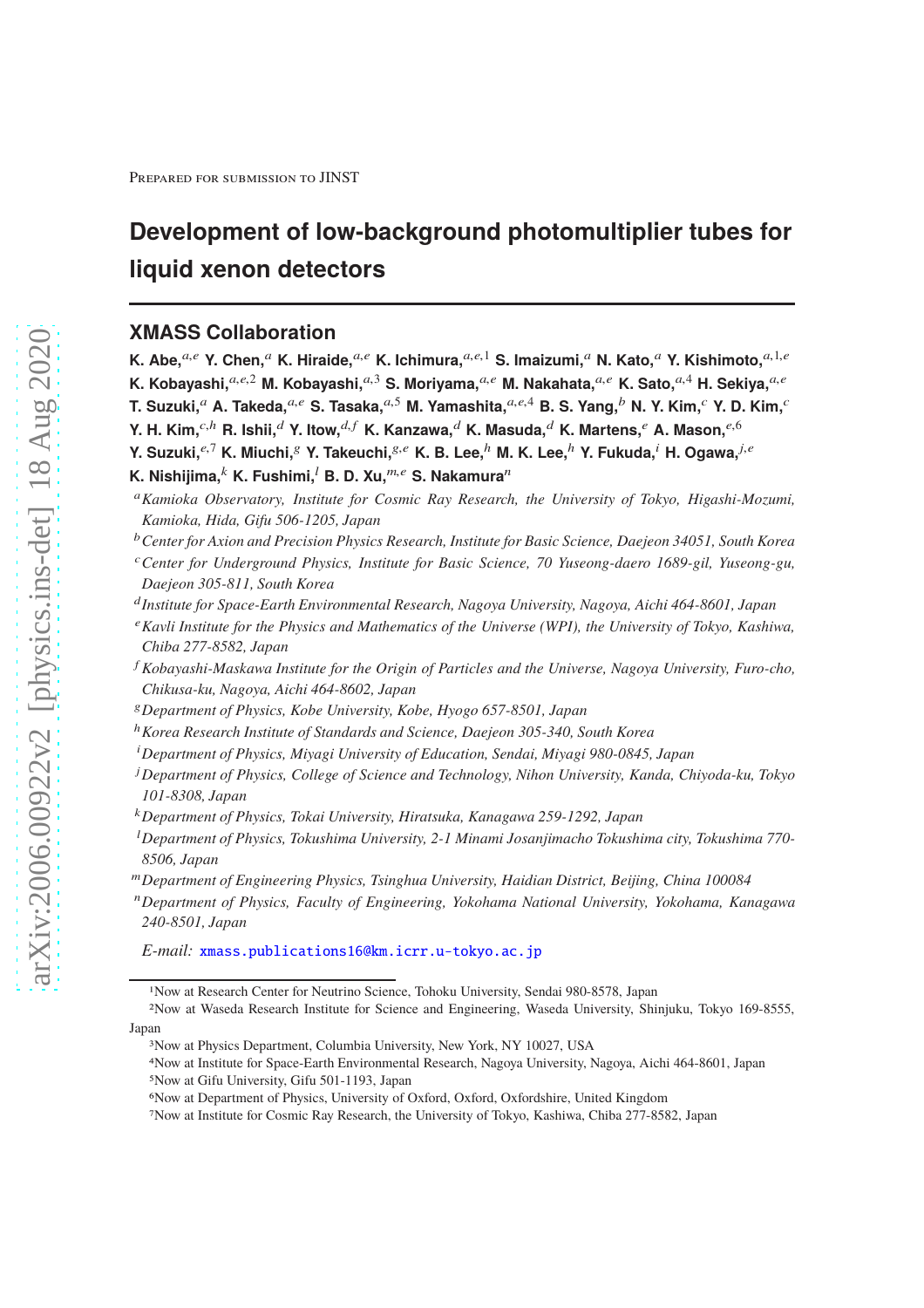Abstract: We successfully developed a new photomultiplier tube (PMT) with a three-inch diameter, convex-shaped photocathode, R13111. Its prominent features include good performance and ultra-low radioactivity. The convex-shaped photocathode realized a large photon acceptance and good timing resolution. Low radioactivity was achieved by three factors: (1) the glass material was synthesized using low-radioactive-contamination material; (2) the photocathode was produced with <sup>39</sup>K-enriched potassium; and (3) the purest grade of aluminum material was used for the vacuum seal. As a result each R13111 PMT contains only about 0.4 mBq of  $^{226}$ Ra, less than 2 mBq of  $^{238}$ U, 0.3 mBq of  $^{228}$ Ra, 2 mBq of  $^{40}$ K and 0.2 mBq of  $^{60}$ Co. We also examined and resolved the intrinsic leakage of Xe gas into PMTs that was observed in several older models.

We thus succeeded in developing a PMT that has low background, large angular acceptance with high collection efficiency, good timing resolution, and long-term stable operation. These features are highly desirable for experiments searching for rare events beyond the standard model, such as dark matter particle interactions and neutrinoless double beta decay events.

Keywords: Noble liquid detectors (scintillation, ionization, double-phase), Photon detectors for UV, visible and IR photons (solid-state) (PIN diodes, APDs, Si-PMTs, G-APDs, CCDs, EBCCDs, EMCCDs, CMOS imagers, etc)

ArXiv ePrint: [1234.56789](http://arxiv.org/abs/1234.56789)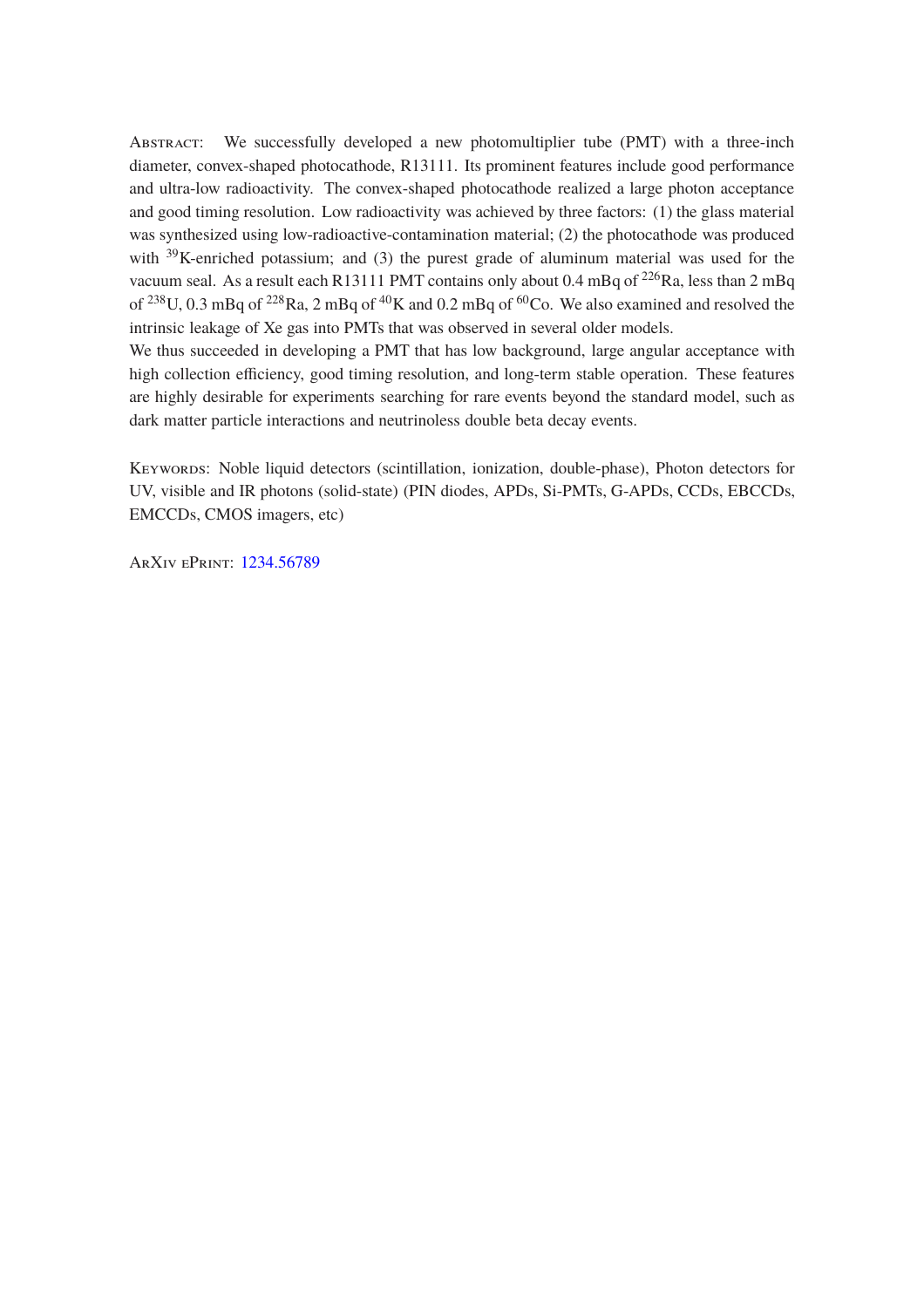## **Contents**

| 1              |                        | <b>Introduction</b>    |                                                         | 1                |  |  |  |
|----------------|------------------------|------------------------|---------------------------------------------------------|------------------|--|--|--|
| $\overline{2}$ | <b>The R13111 PMT</b>  |                        |                                                         |                  |  |  |  |
|                | 2.1                    |                        | The structure of the PMT                                | $\overline{2}$   |  |  |  |
|                | 2.2                    |                        | Performance of the PMT                                  | $\overline{3}$   |  |  |  |
| 3              |                        | <b>Reduction of RI</b> |                                                         | $\boldsymbol{4}$ |  |  |  |
|                | 3.1                    |                        | Methods used in our RI measurements                     | $\overline{4}$   |  |  |  |
|                | 3.2                    |                        | Key items for RI reduction                              | 6                |  |  |  |
|                |                        | 3.2.1                  | The glass beads                                         | 6                |  |  |  |
|                |                        | 3.2.2                  | The potassium compound used for photocathode production | $\overline{7}$   |  |  |  |
|                |                        | 3.2.3                  | The aluminum seal                                       | 8                |  |  |  |
|                | 3.3                    |                        | Resulting improvements                                  | 10               |  |  |  |
|                |                        | 3.3.1                  | RIs of the PMT components                               | 10               |  |  |  |
|                |                        | 3.3.2                  | RIs of fully assembled PMTs                             | 13               |  |  |  |
|                |                        | 3.3.3                  | Comparison to other PMT used for LXe detectors          | 14               |  |  |  |
| 4              |                        |                        | Afterpulse study related to the Xe leak problem         | 15               |  |  |  |
|                | 4.1                    |                        | Identification of the leaking component                 | 15               |  |  |  |
|                | 4.2                    | Setup of the study     |                                                         | 16               |  |  |  |
|                | 4.3                    | Results of the study   |                                                         | 16               |  |  |  |
| 5              |                        | <b>Conclusion</b>      |                                                         | 17               |  |  |  |
| 6              | <b>Acknowledgments</b> |                        |                                                         |                  |  |  |  |
|                |                        |                        |                                                         |                  |  |  |  |

## <span id="page-2-0"></span>**1 Introduction**

In modern astroparticle physics, one of the foremost scientific challenges is to directly detect the dark matter interactions with detector materials. Weakly Interacting Massive Particles (WIMPs) are one of the leading dark matter candidates and they would produce a signal via elastic scattering on a target nucleus. Liquid xenon (LXe) is widely used for dark matter searches, owing to its well-suited material properties for low-background (BG) searches, such as high light yield, high density, good stopping power. Many experiments have reported results of dark matter searches using LXe [\[1](#page-19-1)[–4](#page-19-2)].

The expected signal rate for LXe dark matter experiments currently is known to be at most one event/ton/year. Since the amount of BG directly impacts the sensitivity of any dark matter search, the BG event rate from the detector components must be as low as possible. With proper shielding against external radiation, radioactive impurities (RIs) in the detector materials have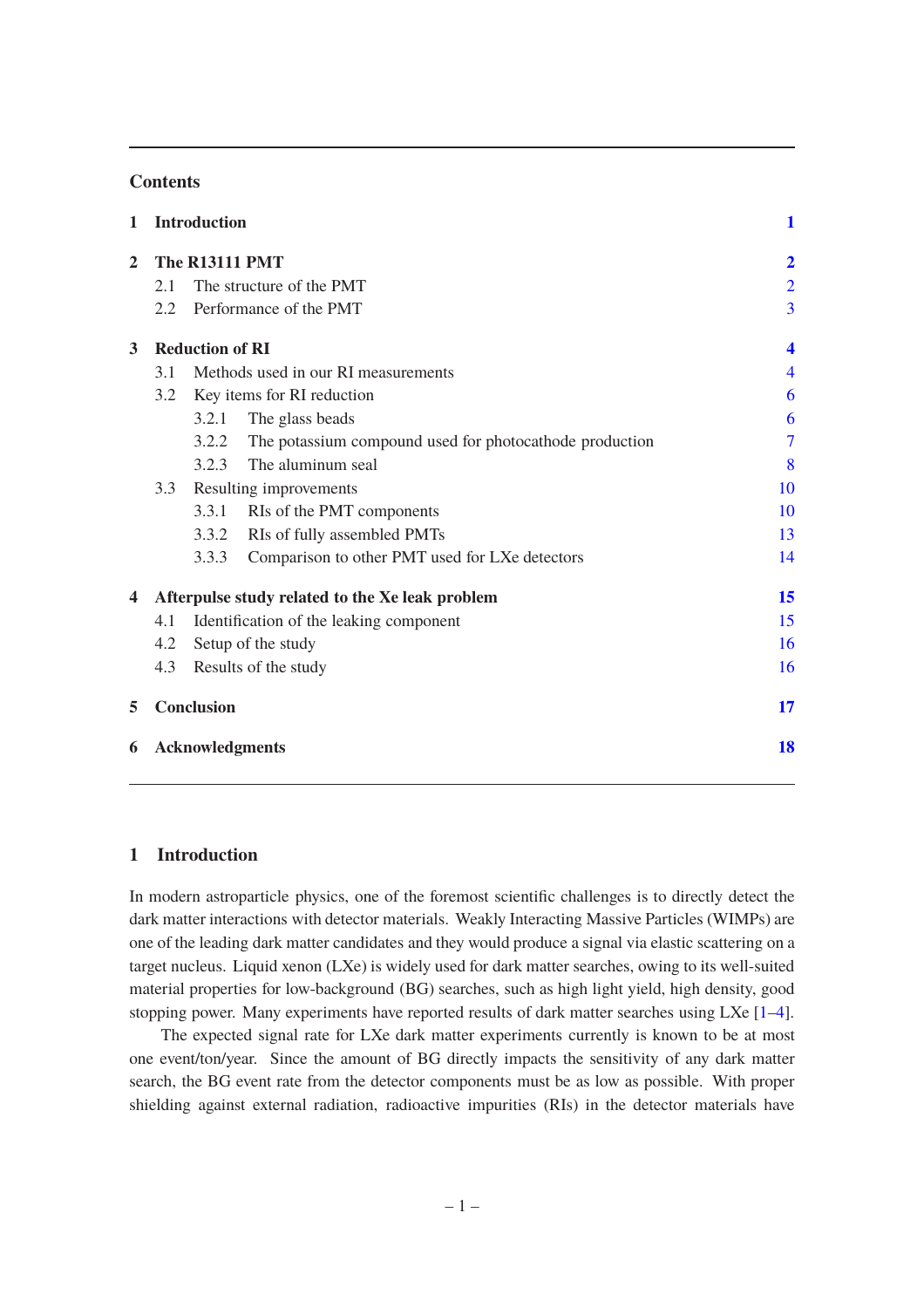generally becomes the most important source of BG in direct-detection dark matter experiments. Such experiments typically require a large number of photomultiplier tubes (PMTs), which often are the largest contributor to the RI budget in a detector. This was also the case for the XMASS-I experiment, which carried out many rare-event searches including searches for WIMP dark matter [\[5](#page-19-3)[–10\]](#page-20-0). The R10789 PMTs were the one of main BG sources in the experiment, even though they had been specifically developed for the XMASS-I experiment [\[11](#page-20-1)].

New types of sensors, such as silicon photomultipliers, are being rapidly developed, however the PMT still has the main role for upcoming experiments such as XENONnT [\[4\]](#page-19-2) and LZ [\[12](#page-20-2)]. To achieve higher sensitivity in future larger LXe detectors, it is crucial to develop PMTs with still lower BG; lower RIs and better performance. Even after all the effort to date, including the R10789 development, this is still true. Such improved PMTs will not only be needed to improve dark matter searches, but also be useful in other rare event searches beyond the standard model such as search for neutrinoless double beta decay. Based on the R10789 PMTs used in the XMASS-I experiment, we developed the new R13111 low-BG PMT with good performance and ultra-low RI contamination. To reduce the RIs, we screened in particular those parts that contributed most to the total RI of the R10789 PMT.

We adopted a convex-shaped photocathode for the detection of photons incident on the photocathode from side direction of the PMT. When a PMT array is used in a single-phase liquid noble gas detector, this allows effective identification of surface BG events by detecting scintillation photons from the surface on which the PMTs are arranged. This property is of particular interest for us, since the R10789 with its flat photocathode was not suited for the identification of BG events at these surface. The surface BG was a very significant BG in XMASS-I [\[8\]](#page-20-3).

A problem with Xe leakage and the corresponding Xe afterpulses were reported in [\[13](#page-20-4), [14](#page-20-5)] for the R11410 Hamamatsu low-RI PMTs employed in recent LXe detectors [\[3](#page-19-4), [15\]](#page-20-6). We also carried out a detailed study of this leakage problem. In addition to the fact that the afterpulses are adding BG, a large Xe leak ultimately makes the PMT inoperable. Since the R11410 PMT has many structures in common with other Hamamatsu low-BG PMT, Xe leakage is a problem that needs to be solved for the long-term stability of all these low-BG PMTs.

In the following section, we discuss the structure and performance of the R13111. In section [3,](#page-5-0) we explain the RI reduction in the PMT, including our methods for RI measurements, key items for RI reduction, and report the results. We also discuss the ultra-low BG, high-purity germanium (HPGe) detectors used to measure the RI of the assembled PMT with high sensitivity in section [3.](#page-5-0) We describe the Xe leak study in section [4.](#page-16-0) Our conclusions are given in section [5.](#page-18-0)

## <span id="page-3-1"></span><span id="page-3-0"></span>**2 The R13111 PMT**

#### **2.1 The structure of the PMT**

A picture of an R13111 PMT is shown in Figure [1.](#page-4-1) Figure [2](#page-5-2) shows a schematic view of this R13111 PMT. We designed it based on the R10789, which has a smaller diameter of two inches. Considering this PMT's potential for use in future large-scale detectors, we adopted a three inch diameter for the R13111. As with other PMTs used in LXe detectors, the R13111 PMT uses a quartz window, which is low in RIs and has high transmittivity for the VUV light from LXe scintillation. Table [1](#page-6-0) lists all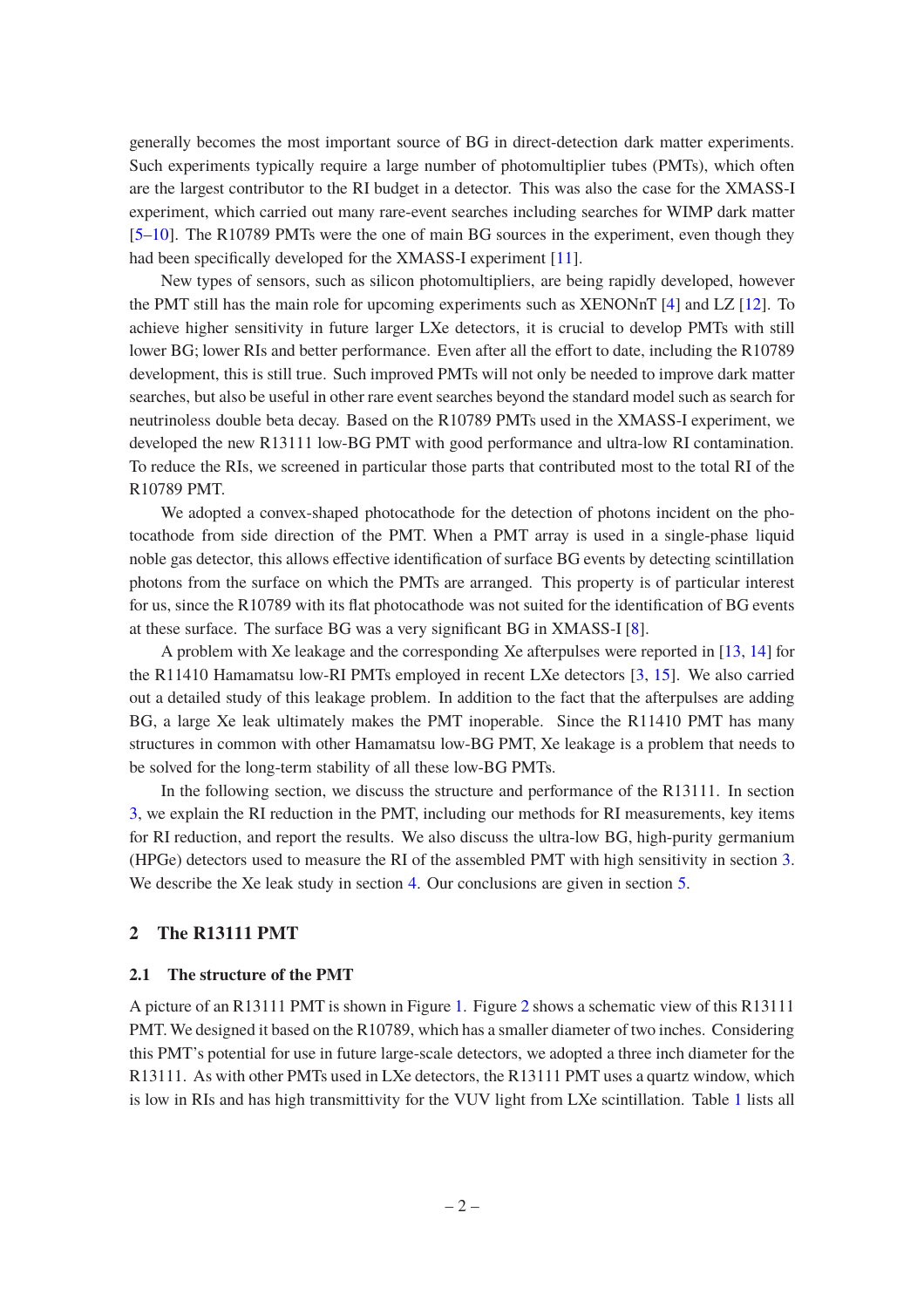

**Figure 1**. R13111

<span id="page-4-1"></span>the PMT parts with their respective weight contribution to one R13111 PMT; their locations in the PMT structure can be seen in Figure [2.](#page-5-2) A quartz spacer is used to support the dynode structure. The disk feedthrough is a small feedthrough including the glass part used to feed current through the disk electrode. A screw, nut, and washer attach this disk feedthrough to the disk electrode. A lead wire and ribbons provide connections between the electrodes and the stem pins at the back of the PMT. A spring is used to connect the cathode to the PMT body.

We adopted a convex-concave shape for the R13111 window. The photocathode is deposited on the window's inside concave surface. Because of this photocathode geometry, the R13111 PMT has a large angular acceptance. This is a main structural difference to the R10789, which has a flat photocathode. In addition to this photocathode shape, high collection efficiency for the whole photocathode region was achieved by designing the geometry of the body parts and the dynodes using photoelectron-tracking simulations conducted by the manufacturer. The design collection efficiency is more than 90% for 97% of the total photocathode area.

The convex geometry of the photocathode also improves the timing resolution, since this geometry makes the photoelectron track length more uniform over the photocathode area. The design of the PMT body and its dynodes also are optimized for timing resolution. This improvement enables better particle identification through the decay time of the scintillation signal, which directly translates into better BG suppression.

#### <span id="page-4-0"></span>**2.2 Performance of the PMT**

The acceptance, collection efficiency and timing resolution of the R13111 PMT, were measured with the methods described in [\[20\]](#page-20-7).

At room temperature, a total of 11 PMTs were measured. The collection efficiency times the quantum efficiency was examined and evaluated relative to the center of the photocathode. Observed relative efficiencies were above 70% at all test points [\[20](#page-20-7)]. Furthermore, we evaluated the transit time spread (TTS). The TTS for the whole photocathode area was measured using diffused 405 nm laser light with 63 psec pulse width (FWHM) on three of the R13111 PMT. The measured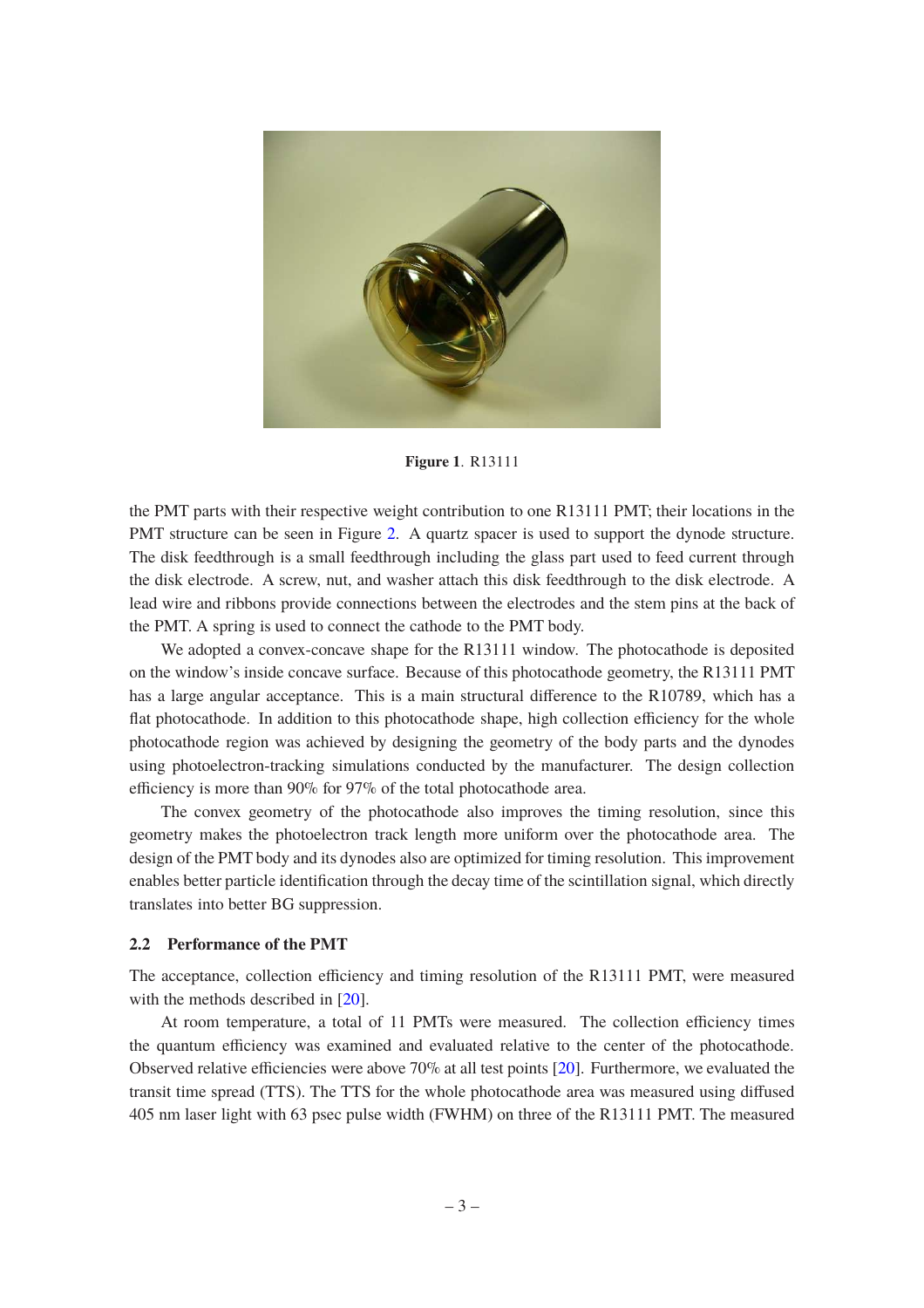

<span id="page-5-2"></span>**Figure 2.** Schematic view of R13111. The disk stopper, the disk feedthrough, the number plate, the screws, the nut and the washer are attached to the disk electrode.

TTS (FWHM) from the three PMTs was  $2.11_{-0.18}^{+0.31}$  nsec. Considering that TTS becomes shorter at longer incident wavelength, this number is consistent with the design value, 2.9 nsec for 175nm, the Xe scintillation wavelength. This constitutes a significant improvement over the R10789's TTS of  $6.87 \pm 0.31$  nsec, which was obtained using the same setup.

# <span id="page-5-0"></span>**3 Reduction of RI**

In this section, we report the achieved reduction of RI. We first describe the methods used for the RI measurements. Next we discuss the key materials targeted for RI reduction. We also report the RIs for these individual materials as well as for the whole assembled PMT. Finally we summarize the measured RIs and compare them to those reported for other PMTs.

#### <span id="page-5-1"></span>**3.1 Methods used in our RI measurements**

To measure the radioactivity of materials we used four different low BG HPGe detectors manufactured by CANBERRA and installed underground at Kamioka. We also employed two different mass-spectrometry methods; inductively coupled plasma mass spectrometry (ICP-MS) and glowdischarge mass spectrometry (GD-MS). Three of the HPGe detectors are coaxial p-type devices. The other is a coaxial n-type. The crystal masses and efficiencies of these HPGe detectors are about 2.5 kg/120% (p-type, GC series), 1.9 kg/100% (p-type GC series), 1.7 kg/80% (p-type, T2FA series), and [1](#page-5-3).9 kg/100% (n-type GR series)<sup>1</sup>. Details of the HPGe detectors (except for the T2FA series HPGe detector, which we describe below), the ICP-MS, and the GD-MS are provided in [\[11](#page-20-1)].

<span id="page-5-3"></span><sup>1</sup> The efficiency is given relative to the efficiency of a three-inch diameter three-inch thick NaI(Tl) for 1.332 MeV gamma-ray from <sup>60</sup>Co source which is positioned 25 cm away from the detector.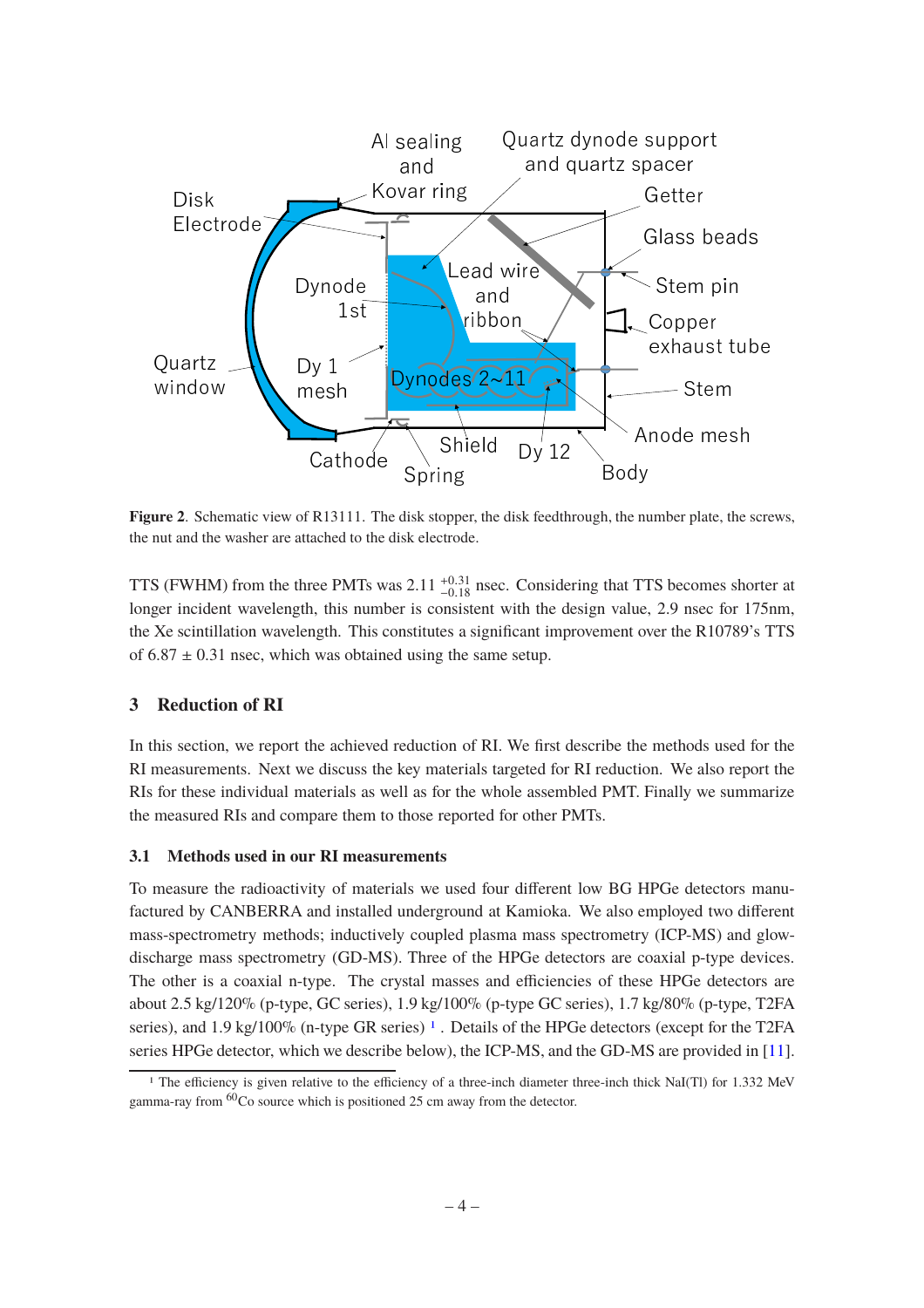| Samples                            | Materials                         | Weight for | Weight per | Ratio |
|------------------------------------|-----------------------------------|------------|------------|-------|
|                                    |                                   | HPGe (g)   | PMT (g)    |       |
| <b>Body</b>                        | Co free metal                     | 4450       | 84.9       | 52.4  |
| <b>Stem</b>                        | Co free metal                     | 3557       | 62         | 57.4  |
| Stem pin                           | Kovar alloy                       | 92         | 1.6        | 58    |
| Glass beads                        | Made from high-purity glass       | 186        | 2.3        | 80.8  |
| Quartz window                      | Synthetic quartz                  | 2610       | 82.1       | 31.8  |
| Quartz dynode support              | Synthetic quartz                  | 360        | 11.8       | 30.5  |
| Quartz spacer                      | Synthetic quartz                  | 37.5       | 0.75       | 50    |
| Al Seal                            | Aluminum                          | 109.6      | 0.9        | 121.8 |
| Kovar ring                         | Kovar alloy                       | 196        | 3.3        | 59.4  |
| Antimony for evaporation           | Antimony                          | 1.6        | 0.022      | 72.7  |
| Al for evaporation                 | Aluminum                          | 19.9       | 0.064      | 311   |
| Hermetic                           | glass, Kovar                      | 103        | 0.19       | 542   |
| Lead wire, Ribbons                 | Nickel                            | 189        | 1.88       | 101   |
| Screw, nut, washer, getter stopper | Non-Magnetic (NM) stainless steel | 115        | 1.2        | 95.8  |
| Cathode                            | NM stainless steel $(0.25 t)$     | 133.5      | 2.4        | 55.6  |
| Dynode 1st stage                   | NM stainless steel $(0.3 t)$      | 212        | 5.1        | 41.6  |
| Dynode (2nd to 12th stage)         | NM stainless steel $(0.2 t)$      | 375        | 7.5        | 50    |
| Shield                             | NM stainless steel $(0.3 t)$      | 331        | 6.6        | 50.1  |
| Spring, number plate               | NM stainless steel                | 32.4       | 0.34       | 95.3  |
| Anode mesh                         | NM stainless steel $(0.25 t)$     | 15.6       | 0.1        | 156   |
| Disk stopper                       | NM stainless steel $(0.18 t)$     | 41.4       | 0.87       | 47.6  |
| Dynode 1st stage mesh              | SUS304 (0.05 t)                   | 8.1        | 0.16       | 50.6  |
| Disk                               | NM stainless steel $(0.5 t)$      | 654        | 12.6       | 51.9  |
| Getter                             | Zr-Al alloy                       | 7.0        | 0.07       | 100   |
| Exhaust tube                       | Copper                            | 86         | 1.4        | 60    |

<span id="page-6-0"></span>**Table 1**. List of R13111 parts, including their respective weight per PMT. The ratio of the weight used for the HPGe measurements to the weight per PMT is also shown.

To measure low radioactivity with high sensitivity, especially for fully assembled PMTs, we installed a T2FA series HPGe detector in 2016. This detector was manufactured by CANBERRA France. At Kamioka it is located at the center of a  $23 \times 23 \times 48$  cm sample chamber. To shield it from environmental gamma-rays, this chamber is surrounded by 1 cm of 6N grade copper, 5 cm of OFHC copper, a 2.5 cm lead layer with a <sup>210</sup>Pb activity of only 5 Bq/kg, and a 20 cm lead layer with a <sup>210</sup>Pb activity of 140 Bq/kg. Like for the other three Kamioka HPGe detectors, this sample chamber is continually flushed with Rn-free air in which the  $^{222}$ Rn concentration was less than a few tens of  $mBq/m<sup>3</sup>$  in order to suppress radon diffusion into the chamber. The sample space in this detector is large enough to measure 13 PMTs at once, while our GC type HPGe detectors can only hold 2 PMTs. The signal from this HPGe detector was fed into an ORTEC 572A main amplifier. The amplified signal was recorded by a CAEN DT5724 waveform digitizer with a 100 MHz sampling rate, which on another channel also recorded the same signal without amplification. The maximum pulse height is used to estimate the deposited energy. Noise can be rejected based on pulse shape. Detector calibrations were frequently performed with radioactive sources of  ${}^{60}Co$ ,  ${}^{133}Ba$ , and  ${}^{137}Cs$ . In order to evaluate detection efficiencies, we performed Geant4 [\[16](#page-20-8)] based Monte Carlo simulations.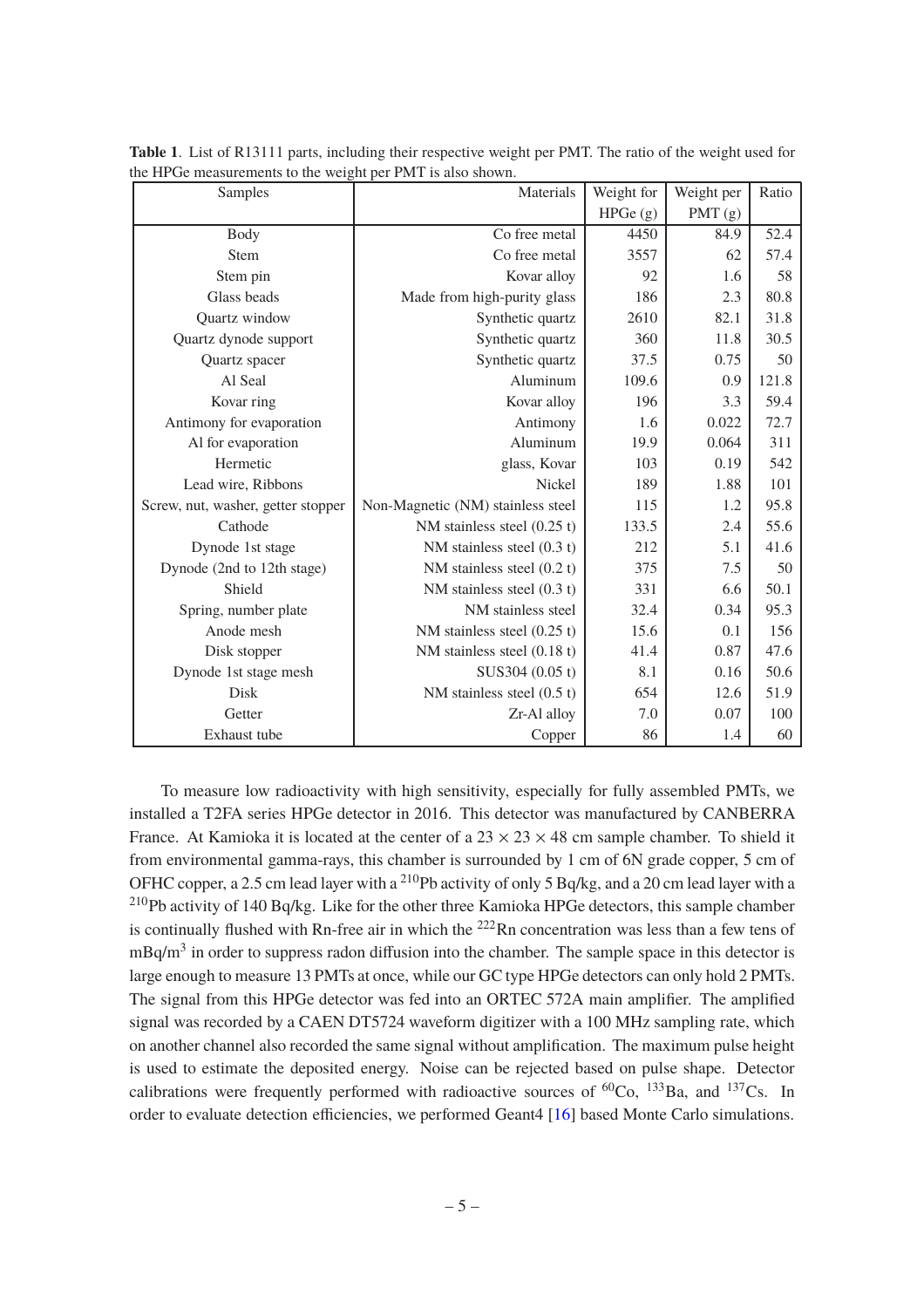

<span id="page-7-2"></span>**Figure 3**. BG spectrum of the T2FA p-type HPGe detector (36 live days, black), together with the BG spectrum of a GC p-type HPGe detector (38 live days, red). The bin width is 1 keV.

Similar to our procedure for the other HPGe detectors reported in [\[11](#page-20-1)], we estimated systematic uncertainties for detection efficiencies through comparison between calibration data and simulation to be  $+30\%$  and  $-10\%$ . Since the systematic error is common to all measurements, the results in the following sections are given only with their respective statistical errors. Figure [3](#page-7-2) shows the BG spectrum of this new detector together with one from one of the other coaxial p-type HPGe detectors in Kamioka. Thanks to its ultra-low BG and its large sample chamber, the sensitivity to <sup>226</sup>Ra and <sup>228</sup>Ra are improved from  $O(10^3)$  µBq/PMT for the GC type Ge detectors to  $O(10^2)$  $\mu$ Bq/PMT for the new T2FA type Ge detector.

GD-MS and ICP-MS measurements were carried out by Eurofins EAG Materials Science Tokyo Corporation[\[17](#page-20-9)] and Toray Research Center, Inc.[\[18\]](#page-20-10). The systematic uncertainties caused by processes such as weighing, pretreatment and the measurement itself are estimated as  $\pm 30\%$  for GD-MS results and ±10% for ICP-MS results from standard samples and repeated measurements.

## <span id="page-7-0"></span>**3.2 Key items for RI reduction**

We concentrated our efforts at RI reduction on those items that contributed most to the radioactivity of the R10789 PMT[\[11\]](#page-20-1): the glass beads used to seal the electrical feedthroughs in the base of the PMT, the potassium compound used in the photocathode production, and the aluminum seal for the entrance window. As a result of this effort we achieved a significantly lower RI contamination for the new R13111 PMT.

#### <span id="page-7-1"></span>**3.2.1 The glass beads**

Glass beads are used as electrical insulation for the feedthroughs (Figure [2\)](#page-5-2), and they contributed about 70% of the total <sup>226</sup>Ra activity in the R10789 PMT. Since the total amount of glass needed is not large (2 g/PMT as shown in Table [1\)](#page-6-0) we decided that the glass beads should be made from high-purity reagents. The new glass was synthesized with the cooperation of OKAMOTO GLASS Co, Ltd. We determined the required reagents and their amounts by analyzing the glass beads used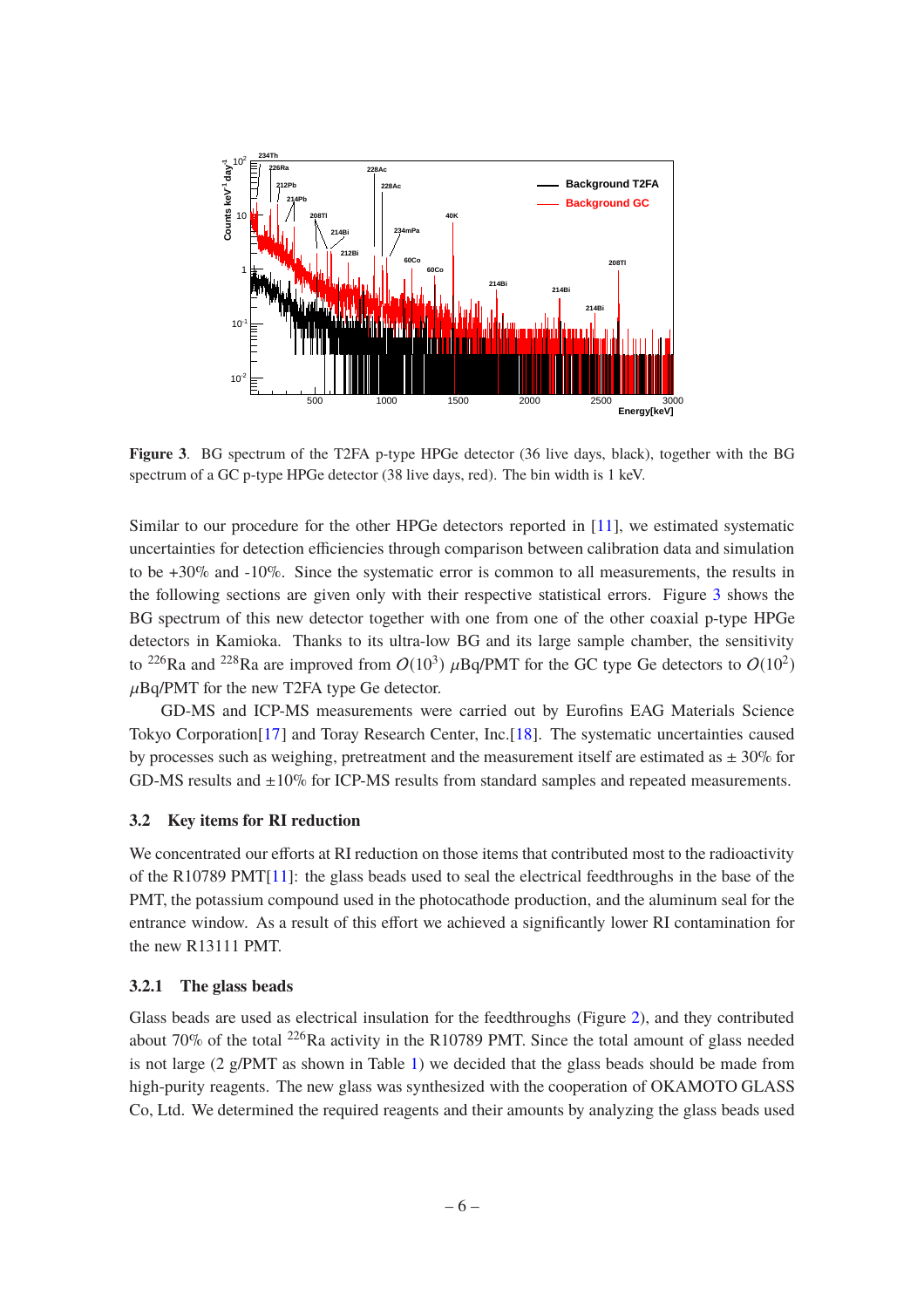for the R10789, obtaining the results listed in Table [2.](#page-8-1) High purity reagents were obtained from Kojundo Chemical Laboratory Ltd. After checking the RIs of all reagents, the synthesis and milling processes were carried out by OKAMOTO GLASS Co, Ltd. Then, the glass powder was molded and melted into glass beads by the manufacturer.

Table [2](#page-8-1) shows the amount and measured RI for each reagent, the synthesized glass, the glass after the milling process, and the glass beads, together with the measurements for the glass beads used in the R10789. Compared to the R10789 glass beads, the RIs of the newly synthesized glass beads are reduced to less than 2%, less than 22%, less than 7% and 12% for <sup>226</sup>Ra, <sup>238</sup>U, <sup>232</sup>Th and  $40$ K, respectively. We measured the RIs of the glass just after synthesis as well as of the milled powder in order to check for any unexpected contamination introduced in individual processing steps. We observed no significant contamination or increase above expectation from the reagents used to synthesize the glass. The synthesized glass shows smaller amounts of  $^{226}$ Ra than the sum of the reagents, though the measurements could be considered compatible given their uncertainties. Since the yield of the synthesis was not 100%, we cannot deny the possibility of such a reduction occurring during the synthesis process. The RIs of the glass after milling are higher than those of the glass after synthesis. We speculate that there was contamination from the air or from the milling tools during the milling process. The milling process uses ceramic tools (ceramic balls and a ceramic pot). An ordinary ceramic tool we checked included  $(3.76 \pm 0.02) \cdot 10^3 \mu$ Bq/g of <sup>226</sup>Ra,  $(4.74 \pm 0.02) \cdot 10^3 \mu$ Bq/g of <sup>228</sup>Ra and  $(12.0 \pm 0.1) \cdot 10^3 \mu$ Bq/g of <sup>40</sup>K. To lower their impact, we also prepared high-purity ceramic tools (Nikkato, alumina ball SSA-999W and alumina pot mill SSA-999W A-5). The RIs of the new tools were  $(4.2 \pm 0.1) \cdot 10^2 \mu Bq/g$  of  $^{226}$ Ra,  $(35 \pm 3) \mu Bq/g$ of <sup>228</sup>Ra and (68  $\pm$  22)  $\mu$ Bq/g of <sup>40</sup>K. These numbers are one to two orders of magnitude smaller than the ordinary tools, however they are still quite large compared to the glass beads themselves (see Table [2\)](#page-8-1). The possibility of contamination from the tools cannot be rejected.

| Samples                          | component    | $^{226}Ra$                   | $238$ U                         | 210P <sub>b</sub>    | $^{228}Ra$                   | 40 <sub>K</sub>              | ${}^{60}Co$ |
|----------------------------------|--------------|------------------------------|---------------------------------|----------------------|------------------------------|------------------------------|-------------|
|                                  | ratio $[\%]$ |                              | $(^{234}Th)$                    |                      |                              |                              |             |
| $SiO2 5N$ grade                  | 64           | < 11                         | $< 1.5 \cdot 10^{2}$            | $< 1.1 \cdot 10^3$   | < 13                         | $< 1.5 \cdot 10^{2}$         | < 4.4       |
| $B_2O_3$ 4N5 Grade               | 3            | < 45                         | $< 1.8 \cdot 10^{2}$            | $< 4.6 \cdot 10^{2}$ | < 44                         | $< 4.5 \cdot 10^{2}$         | < 12        |
| $Na2B4O7$ 4N5 Grade              | 24           | $(1.8 \pm 0.6) \cdot 10^{2}$ | $<$ 3.9 $\cdot$ 10 <sup>2</sup> | $< 1.3 \cdot 10^{3}$ | < 74                         | $< 1.1 \cdot 10^3$           | < 25        |
| $Al(OH)$ <sub>3</sub> $4N$ grade | 9            | < 25                         | $< 2.3 \cdot 10^{2}$            | $< 1.5 \cdot 10^{3}$ | < 42                         | $< 2.0 \cdot 10^2$           | < 7.6       |
| Sum                              |              | $36 \pm 15$                  | $< 1.3 \cdot 10^{2}$            | $< 6.5 \cdot 10^2$   | < 19                         | $< 2.6 \cdot 10^{2}$         | < 6.6       |
| Glass after synthesis            |              | $12 \pm 4$                   | $57 \pm 26$                     | < 61                 | < 9.4                        | $(1.5 \pm 0.5) \cdot 10^{2}$ | < 2.5       |
| Glass after milling              |              | $24 \pm 5$                   | < 97                            | < 99                 | $17 \pm 4$                   | $(1.3 \pm 0.6) \cdot 10^2$   | < 4.0       |
| Glass beads                      |              | < 15                         | < 72                            | $< 1.9 \cdot 10^{2}$ | < 9.7                        | $(1.7 \pm 0.7) \cdot 10^2$   | < 2.0       |
| R10789 glass beads               |              | $(8.1 \pm 0.1) \cdot 10^{2}$ | $(3.3 \pm 0.6) \cdot 10^{2}$    | $< 4.1 \cdot 10^{2}$ | $(1.4 \pm 0.1) \cdot 10^{2}$ | $(1.4 \pm 0.1) \cdot 10^3$   | < 2.3       |

<span id="page-8-1"></span>**Table 2.** Results of HPGe measurements for the glass-bead-related materials. The unit is  $\mu$ Bq/g. Errors quoted are purely statistical. See the text for the systematic error.

# <span id="page-8-0"></span>**3.2.2 The potassium compound used for photocathode production**

Most of the  $^{40}$ K in an assembled R10789 is presumed to come from the photocathode material, which is deposited on the back of the entrance window during the assembly process [\[11\]](#page-20-1). Chemicals used to make the photocathode material contain potassium, which contains the radioactive isotope  $^{40}$ K with a natural abundance of 117 ppm. Since potassium is an essential ingredient for the photocathode, <sup>39</sup>K-enriched potassium chromate from ATOX Co., Ltd. was used to produce the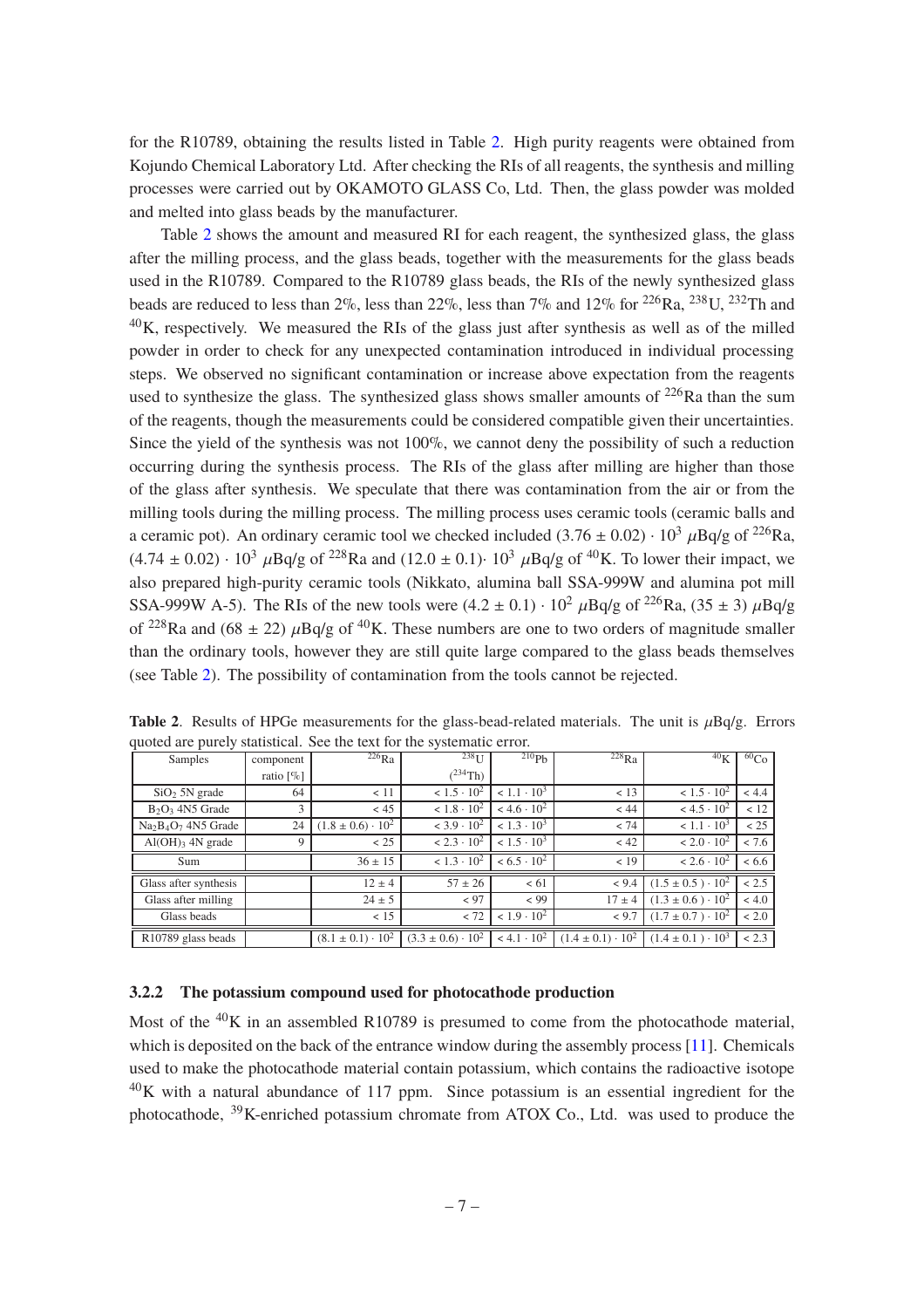photocathode for the new R13111 PMT. Table [3](#page-9-1) shows the RIs of two samples of potassium chromate, one without enrichment and the other enriched in  $39K$ . For the one without enrichment, the amount of <sup>40</sup>K was 10  $\pm$  1 Bq/g. This corresponds to 99.8  $\pm$  0.7 ppm, which is consistent with the natural abundance within the systematic error of the HPGe measurements. In contrast <sup>39</sup>K-enriched potassium chromate has  $84 \pm 4$  mBq/g, or  $0.81 \pm 0.04$  ppm of <sup>40</sup>K, a reduction of more than two orders of magnitude.

<span id="page-9-1"></span>

| <b>Samples</b>     | $^{226}Ra$           | $238$ <sub>II</sub>             | $^{210}Pb$           | $^{228}Ra$ | $40\nu$                                                                | 00 <sub>4</sub>      |  |  |  |  |
|--------------------|----------------------|---------------------------------|----------------------|------------|------------------------------------------------------------------------|----------------------|--|--|--|--|
|                    |                      | $(^{234}Th)$                    |                      |            |                                                                        |                      |  |  |  |  |
| without enrichment | < 82                 | $<$ 3.0 $\cdot$ 10 <sup>4</sup> |                      |            | $< 8.8 \cdot 10^{4}$ $< 3.4 \cdot 10^{2}$ $(1.0 \pm 0.1) \cdot 10^{7}$ | $< 9.9 \cdot 10^{2}$ |  |  |  |  |
| with enrichment    | $< 2.2 \cdot 10^{2}$ | $< 1.3 \cdot 10^{3}$            | $< 8.9 \cdot 10^{3}$ |            | $< 1.9 \cdot 10^{2}$ $(8.4 \pm 0.4) \cdot 10^{4}$                      |                      |  |  |  |  |

**Table 3**. Results of HPGe measurements for 20 g of the photocathode material. The units are  $\mu$ Bq/g. Errors in the table include only statistical error. See the text for the systematic error.

## <span id="page-9-0"></span>**3.2.3 The aluminum seal**

Aluminum is used for the seal between the quartz window and the metal body of both the R10789 and the R13111. For the R10789, 98.5% purity aluminum was used for the seal. During the XMASS 800kg commissioning phase, we found that a large amount of the surface BG was caused by radioisotopes included in this aluminum seal. The relevant isotopes came from the top part of the <sup>238</sup>U decay chain and <sup>210</sup>Pb [\[1](#page-19-1)]. For the R13111, we decided to use higher-purity, 5N aluminum (Nippon Light Metal Company, LTD.) for the seal. This reduced these isotopes substantially as shown in Table [4.](#page-10-0) The amount of  $^{238}$ U measured by mass spectrometry shows three orders of magnitude reduction. For <sup>210</sup>Pb, more than about two orders of magnitude reduction was achieved. Other RIs are also reduced considerably by the increased purity of the new material.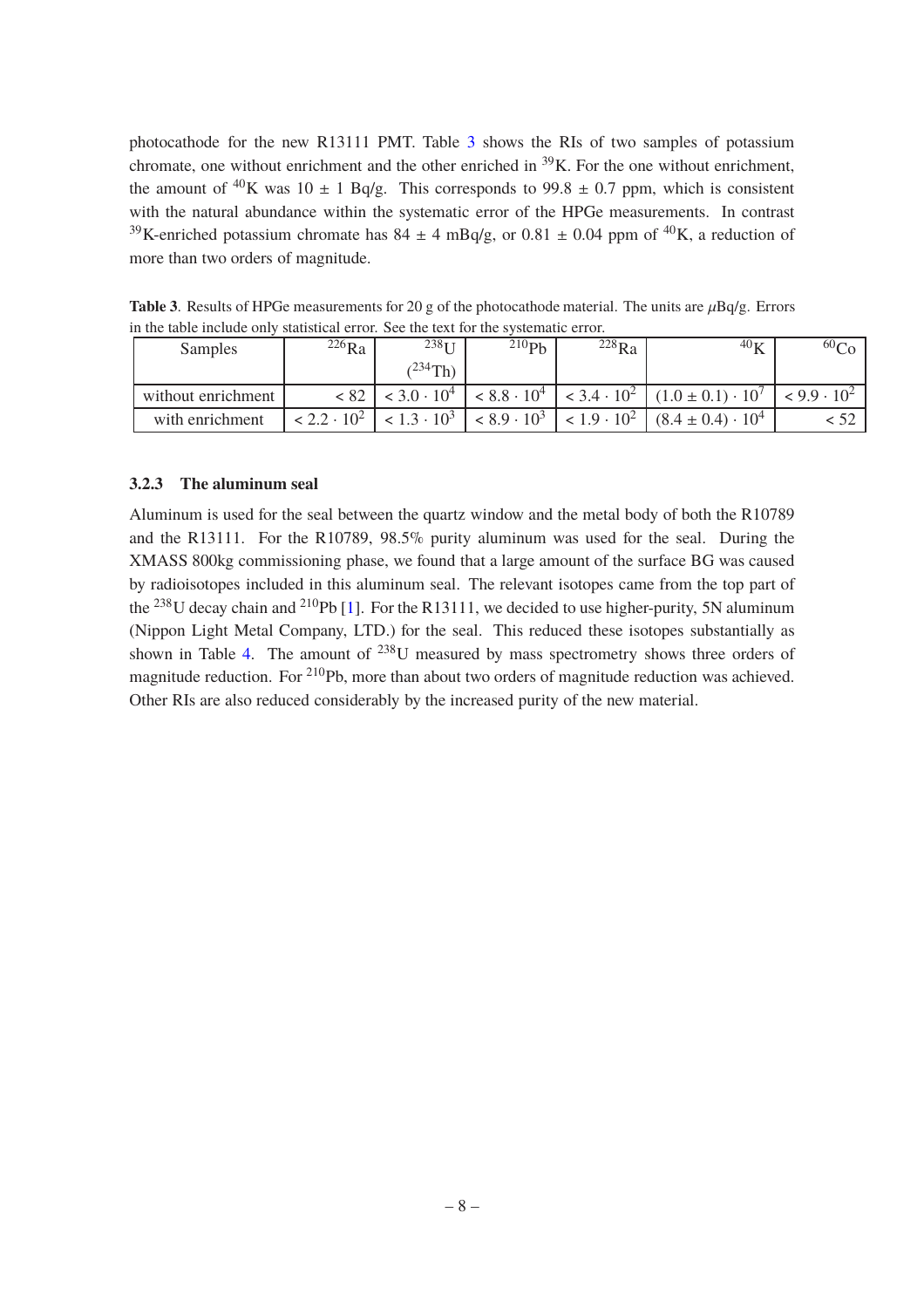**Table 4**. Results of HPGe and mass spectrometry measurements for the aluminum seal materials. The units are  $\mu$ Bq/g. Errors for HPGe measurements in the table include only statistical error. See the text for the systematic error.

<span id="page-10-0"></span>

| <b>Samples</b>                       | $^{226}Ra$ | $238$ <sub>I</sub>         | $^{210}Pb$                 | $^{228}Ra$                 | $40\nu$              | 60 <sub>Co</sub>      | $238$ <sup>T</sup>        | $232$ Th                                | Method for                 |
|--------------------------------------|------------|----------------------------|----------------------------|----------------------------|----------------------|-----------------------|---------------------------|-----------------------------------------|----------------------------|
|                                      |            |                            |                            |                            |                      |                       |                           |                                         | $^{238}$ U and $^{232}$ Th |
| used in 2015 Production (5N purity)  | < 10       | . 1                        | $< 1.0 \cdot 10^{2}$       | $13 \pm 5$                 | $< 1.8 \cdot 10^{2}$ | < 5.8 H               |                           | $2.5 \pm 4.1 \cdot 10^{-1}$             | GD-MS                      |
| used in 2016 Production (5N purity)  | < 2.8      |                            | < 66                       |                            | : 34                 | $< 9.6 \cdot 10^{-1}$ |                           | 2.5 $\mid$ 4.1 $\cdot$ 10 <sup>-1</sup> | GD-MS                      |
| used in R10789 PMT $(98.5\%$ purity) | < 36       | $(3.3 \pm 0.4) \cdot 10^3$ | $(7.7 \pm 6.0) \cdot 10^3$ | $(1.0 \pm 0.3) \cdot 10^2$ | $< 7.1 \cdot 10^{2}$ |                       | $< 18$   3.9 $\cdot 10^3$ | 74                                      | <b>ICP-MS</b>              |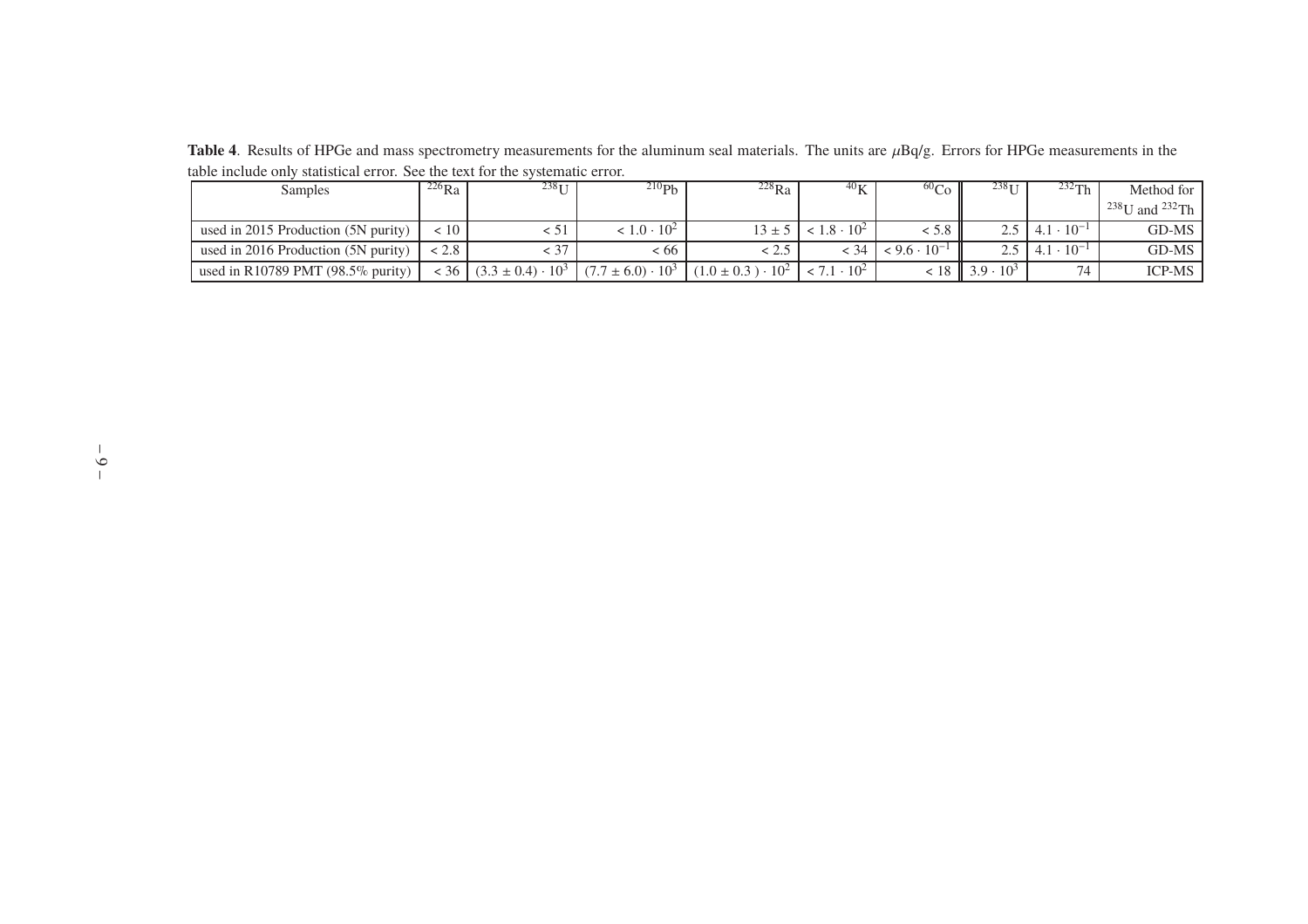#### <span id="page-11-1"></span><span id="page-11-0"></span>**3.3 Resulting improvements**

#### **3.3.1 RIs of the PMT components**

We report the RIs in each component of the newly developed R13111 in this section. Table [1](#page-6-0) shows a list of components measured by the HPGe detectors, together with the weight of each part (measured during the year 2015). We prepared large samples which were 30-500 times larger than the amount of material used for a single PMT in order to have the required sensitivity.

The amounts of  $^{226}Ra$ ,  $^{238}U$  and  $^{210}Pb$  from the  $^{238}U$  decay chain,  $^{228}Ra$  from the  $^{232}Th$  chain, and  $^{40}$ K and  $^{60}$ Co were determined using the HPGe detectors. Mass-spectrometry was used to measure the amounts of  $^{238}$ U,  $^{232}$ Th, and  $^{40}$ K assuming the natural abundance of isotopes for each element. These mass-spectrometry measurements were performed to increase the sensitivity for materials with large volumes per PMT. Mass spectrometers have better sensitivity than HPGe, which becomes relevant when large total amounts of material increase the impact of even tiny contaminations.

The results of the measured RIs for PMTs assembled in years 2015 and 2016 are shown separately in Table [5](#page-12-0) and Table [6,](#page-13-0) respectively. In case the center value does not exceed twice the statistical error, or is negative, we regarded the result as consistent with zero and set an upper limit calculated as  $max{0$ , the central value } + 1.28  $\times$  statistical error. Though the PMTs produced in both years used the same materials from the same companies, the observed numbers are different for many parts. This is because the production lots of those parts are not the same. For  $2^{26}Ra$ ,  $^{210}Pb$ ,  $^{228}Ra$ , and  $^{60}Co$ , the total activities of the PMT components are also shown in Tables [5](#page-12-0) and [6.](#page-13-0) In calculating of the total radioactivity, we summed up the central values of each component, with the sign of each value included in the sum. To calculate the total activity of  $^{238}$ U and  $^{40}$ K, we used the mass spectrometer results instead of HPGe results, if the mass spectrometer results exist and the sensitivity of the results were better than that of the HPGe result. These are shown in Table [7](#page-15-1) as Part-by-part sum (2015) and Part-by-part sum (2016). Since the errors in the table show only statistical error, systematic errors would add another  $+30\%$  to  $-10\%$  to the HPGe,  $\pm 30\%$  to the GD-MS, and  $\pm 10\%$  to the ICP-MS measurements results.

Among the components in Tables [5](#page-12-0) and [6,](#page-13-0) some stainless-steel parts in particular bring large contributions of  $^{226}Ra$ ,  $^{228}Ra$  and  $^{60}Co$  compared to the total. Most prominent are the cathode, the disk, the 1st dynode, the 2nd-11th dynodes, and the shield. Such stainless-steel parts also differ noticeably in their respective 2015 and 2016 RI contributions. To manufacture them, we used commercial products that have large variations in the RIs. This also applies for the cobalt-free metal used in the PMT body and the stem during 2015, which have large values of  $^{228}$ Ra and  $^{60}$ Co, while the same material used in 2016 shows smaller amounts. The glass parts (the glass beads and the disk feedthrough) still have large amounts of  $^{226}Ra$ ,  $^{228}Ra$  and especially  $^{40}K$ , though we largely reduced the RIs in the glass beads.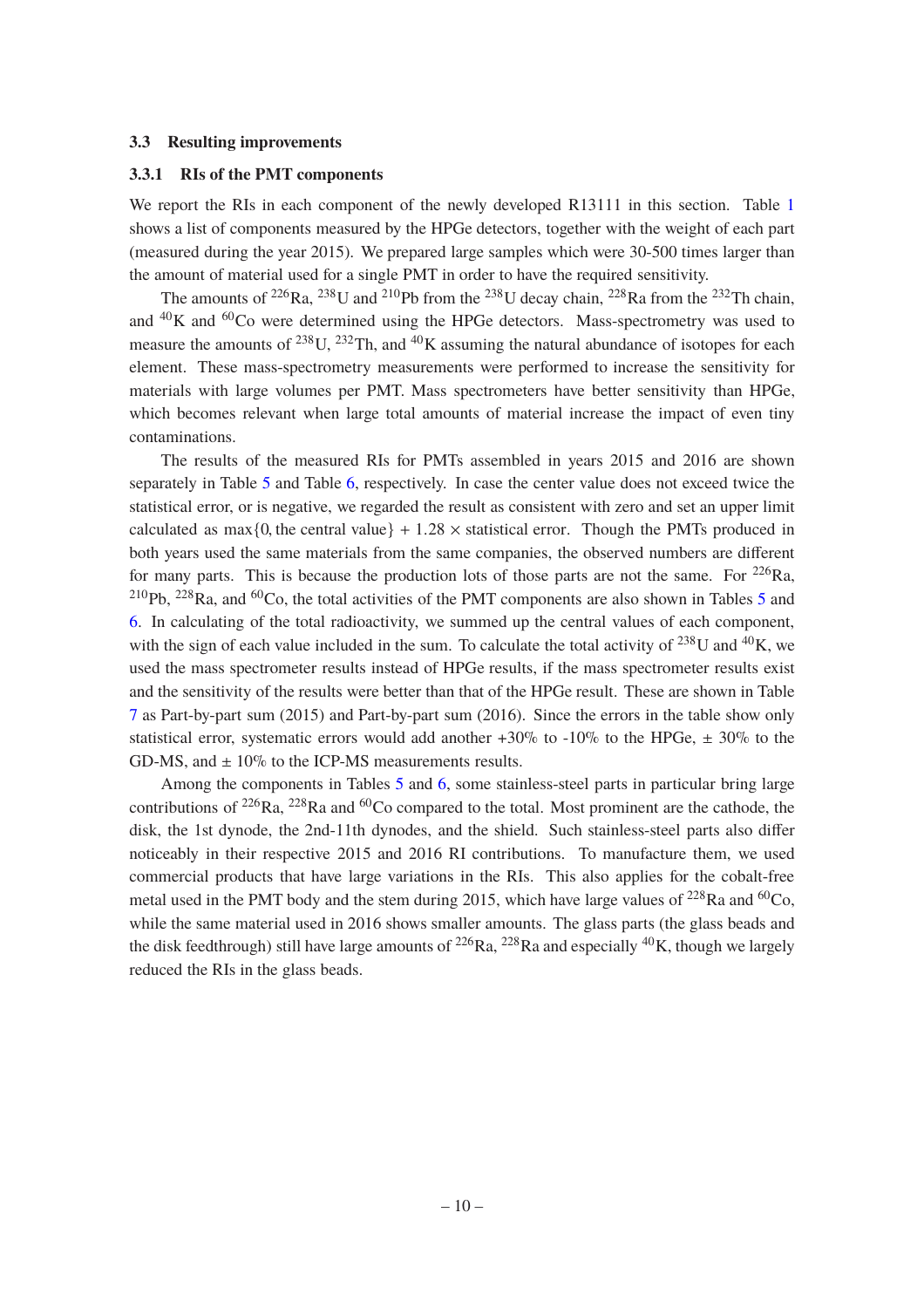<span id="page-12-0"></span>

|                                    |                              |                                 | results of HPGe                 | result of the mass spectrometry |                                 |                              |                          |                          |                          |                                            |
|------------------------------------|------------------------------|---------------------------------|---------------------------------|---------------------------------|---------------------------------|------------------------------|--------------------------|--------------------------|--------------------------|--------------------------------------------|
| Samples                            | $226$ Ra                     | $238$ <sup>I</sup>              | $^{210}Ph$                      | $228$ Ra                        | 40 <sub>K</sub>                 | 60 <sub>Co</sub>             | $238$ <sup>T</sup>       | 232Th                    | 40 <sub>K</sub>          | Method for                                 |
|                                    |                              |                                 |                                 |                                 |                                 |                              |                          |                          |                          | $^{238}\mathrm{U}$ and $^{232}\mathrm{Th}$ |
| Body                               | $< 1.0 \cdot 10^{2}$         | $<$ 3.1 $\cdot$ 10 <sup>3</sup> | $< 1.2 \cdot 10^{5}$            | $(1.2 \pm 0.4) \cdot 10^{2}$    | $< 5.5 \cdot 10^{2}$            | $(1.5 \pm 0.2) \cdot 10^{2}$ | $2.1 \cdot 10^{2}$       | < 17                     |                          | GD-MS                                      |
| Stem                               | $< 1.0 \cdot 10^{2}$         | $<$ 3.0 $\cdot$ 10 <sup>3</sup> | $< 8.8 \cdot 10^4$              | $< 1.4 \cdot 10^{2}$            | $< 8.4 \cdot 10^{2}$            | $64 \pm 18$                  | $5.5 \cdot 10^{2}$       | < 26                     | < 2.0                    | GD-MS                                      |
| Stem pin                           | < 24                         | $< 2.8 \cdot 10^{2}$            | $< 9.2 \cdot 10^{3}$            | < 27                            | $< 2.2 \cdot 10^{2}$            | $86 \pm 9$                   | < 2.0                    | $< 6.5 \cdot 10^{-1}$    | $< 2.5 \cdot 10^{-1}$    | GD-MS                                      |
| Glass beads                        | < 34                         | $< 1.7 \cdot 10^{2}$            | $< 4.5 \cdot 10^{2}$            | < 22                            | $(3.9 \pm 1.6) \cdot 10^{2}$    | < 4.7                        |                          |                          |                          |                                            |
| <b>Ouartz Window</b>               | $< 2.0 \cdot 10^{2}$         | $< 1.6 \cdot 10^{3}$            | $< 6.8 \cdot 10^3$              | $< 1.7 \cdot 10^{2}$            | $< 2.8 \cdot 10^3$              | < 49                         | < 20                     | < 6.7                    | $7.6 \cdot 10^{-2}$      | <b>ICP-MS</b>                              |
| Quartz dynode support              | < 44                         | $< 7.9 \cdot 10^{2}$            | $<$ 3.5 $\cdot$ 10 <sup>4</sup> | < 32                            | $< 5.3 \cdot 10^{2}$            | < 8.1                        | < 3.0                    | $< 9.8 \cdot 10^{-1}$    | 7.8                      | <b>ICP-MS</b>                              |
| Quartz spacer                      | < 20                         | $< 1.4 \cdot 10^{2}$            | $< 7.0 \cdot 10^{2}$            | < 20                            | $< 1.4 \cdot 10^{2}$            | < 4.3                        | $< 1.7 \cdot 10^{-1}$    | $< 5.7 \cdot 10^{-2}$    | $4.6 \cdot 10^{-1}$      | <b>ICP-MS</b>                              |
| Al seal                            | < 9.0                        | < 46                            | < 94                            | $11 \pm 5$                      | $< 1.7 \cdot 10^{2}$            | < 5.2                        | 2.2                      | $3.7 \cdot 10^{-1}$      |                          | GD-MS                                      |
| Kovar ring                         | < 29                         | $< 7.2 \cdot 10^{2}$            | $< 2.1 \cdot 10^{4}$            | < 28                            | $< 2.3 \cdot 10^{2}$            | $37 \pm 8$                   | < 4.6                    | < 1.5                    | $< 5.7 \cdot 10^{-1}$    | GD-MS                                      |
| Sb for evaporation                 | $15 \pm 6$                   | $< 40$                          | < 94                            | < 6.1                           | $< 1.4 \cdot 10^{2}$            | < 2.2                        |                          |                          |                          |                                            |
| Al for evaporation                 | < 4.2                        | < 21                            | < 33                            | < 5.8                           | < 83                            | < 1.1                        | $1.6 \cdot 10^{-1}$      | $2.6 \cdot 10^{-2}$      |                          | GD-MS                                      |
| Disk feedthrough                   | $11 \pm 2$                   | < 45                            | $< 4.8 \cdot 10^{2}$            | $(5.5 \pm 2.4)$                 | $71 \pm 34$                     | $10 \pm 1$                   |                          |                          | -                        |                                            |
| Lead wire                          | $42 \pm 8$                   | $< 2.9 \cdot 10^{2}$            | $< 6.7 \cdot 10^3$              | < 21                            | $< 1.1 \cdot 10^{2}$            | < 4.0                        |                          |                          | $\overline{\phantom{0}}$ |                                            |
| Screw, nut, washer, getter stopper | < 12                         | $< 2.8 \cdot 10^{2}$            | $<$ 3.6 $\cdot$ 10 <sup>3</sup> | < 25                            | $< 1.3 \cdot 10^{2}$            | < 3.9                        | $1.3 \cdot 10^{2}$       | 2.8                      | 1.1                      | GD-MS                                      |
| Cathode                            | $(1.3 \pm 0.3) \cdot 10^{2}$ | $< 8.2 \cdot 10^{2}$            | $< 5.8 \cdot 10^{3}$            | $67 \pm 24$                     | $< 4.6 \cdot 10^{2}$            | $23 \pm 10$                  | 23                       | 11                       | 1.7                      | GD-MS                                      |
| Dynode 1st stage                   | $(1.1 \pm 0.3) \cdot 10^2$   | $< 1.1 \cdot 10^3$              | $< 4.7 \cdot 10^{3}$            | <66                             | $<$ 3.8 $\cdot$ 10 <sup>2</sup> | $<$ 30                       | $1.0 \cdot 10^{2}$       | 17                       | $< 6.6 \cdot 10^{-1}$    | GD-MS                                      |
| Dynode (2nd - 12th stage)          | < 55                         | $< 8.8 \cdot 10^2$              | $< 1.4 \cdot 10^{4}$            | $<$ 30                          | $< 3.7 \cdot 10^{2}$            | $29 \pm 10$                  | < 9.3                    | < 3.0                    | < 1.2                    | GD-MS                                      |
| Shield                             | < 52                         | $< 9.2 \cdot 10^{2}$            | $< 8.5 \cdot 10^{3}$            | < 55                            | $< 5.3 \cdot 10^{2}$            | < 20                         | $1.6 \cdot 10^{2}$       | 27                       | ~1.0                     | GD-MS                                      |
| Spring, Number plate               | < 8.8                        | $< 1.2 \cdot 10^{2}$            | $< 1.9 \cdot 10^{3}$            | < 9.1                           | $< 1.2 \cdot 10^{2}$            | < 3.5                        | 1.8                      | $9.4 \cdot 10^{-1}$      | $< 4.4 \cdot 10^{-1}$    | GD-MS                                      |
| Anode mesh                         | < 16                         | $< 1.4 \cdot 10^{2}$            | $< 4.7 \cdot 10^{3}$            | < 11                            | $< 2.3 \cdot 10^{2}$            | < 3.3                        |                          |                          |                          |                                            |
| Disk Stopper                       | < 12                         | $< 6.7 \cdot 10^{2}$            | $< 1.5 \cdot 10^{4}$            | < 14                            | $< 1.7 \cdot 10^{2}$            | < 4.5                        | $\overline{\phantom{0}}$ |                          |                          |                                            |
| Dynode 1st stage mesh              | < 22                         | ${}< 89$                        | $< 2.7 \cdot 10^{2}$            | < 19                            | $< 2.4 \cdot 10^{2}$            | < 5.1                        |                          |                          |                          |                                            |
| <b>Disk</b>                        | $95 \pm 36$                  | $< 9.5 \cdot 10^{2}$            | $< 1.5 \cdot 10^{4}$            | $94 \pm 35$                     | $< 4.9 \cdot 10^{2}$            | $94 \pm 17$                  | $1.1 \cdot 10^{2}$       | 53                       | 8.1                      | GD-MS                                      |
| Getter                             | < 5.3                        | ${}< 81$                        | $< 6.1 \cdot 10^{2}$            | $< 5.2$                         | $< 1.2 \cdot 10^{2}$            | < 1.9                        | $\overline{\phantom{0}}$ | $\overline{\phantom{0}}$ | $\overline{\phantom{0}}$ |                                            |
| Exhaust tube                       | $<$ 33                       | $< 1.4 \cdot 10^{2}$            | $< 1.1 \cdot 10^3$              | < 23                            | $< 4.5 \cdot 10^{2}$            | < 4.6                        | $\overline{\phantom{0}}$ | $\overline{\phantom{0}}$ | $\overline{\phantom{0}}$ |                                            |
| Sum                                | $(6.2 \pm 1.7) \cdot 10^{2}$ |                                 | $< 1.6 \cdot 10^{5}$            | $(4.8 \pm 1.5) \cdot 10^{2}$    |                                 | $(4.8 \pm 0.6) \cdot 10^{2}$ |                          |                          | $\overline{\phantom{0}}$ |                                            |

**Table 5**. Result of the measurement for each part used for R13111 production in 2015. The units are  $\mu$ Bq/PMT. Errors in the table include only statistical error. See the text for the systematic error.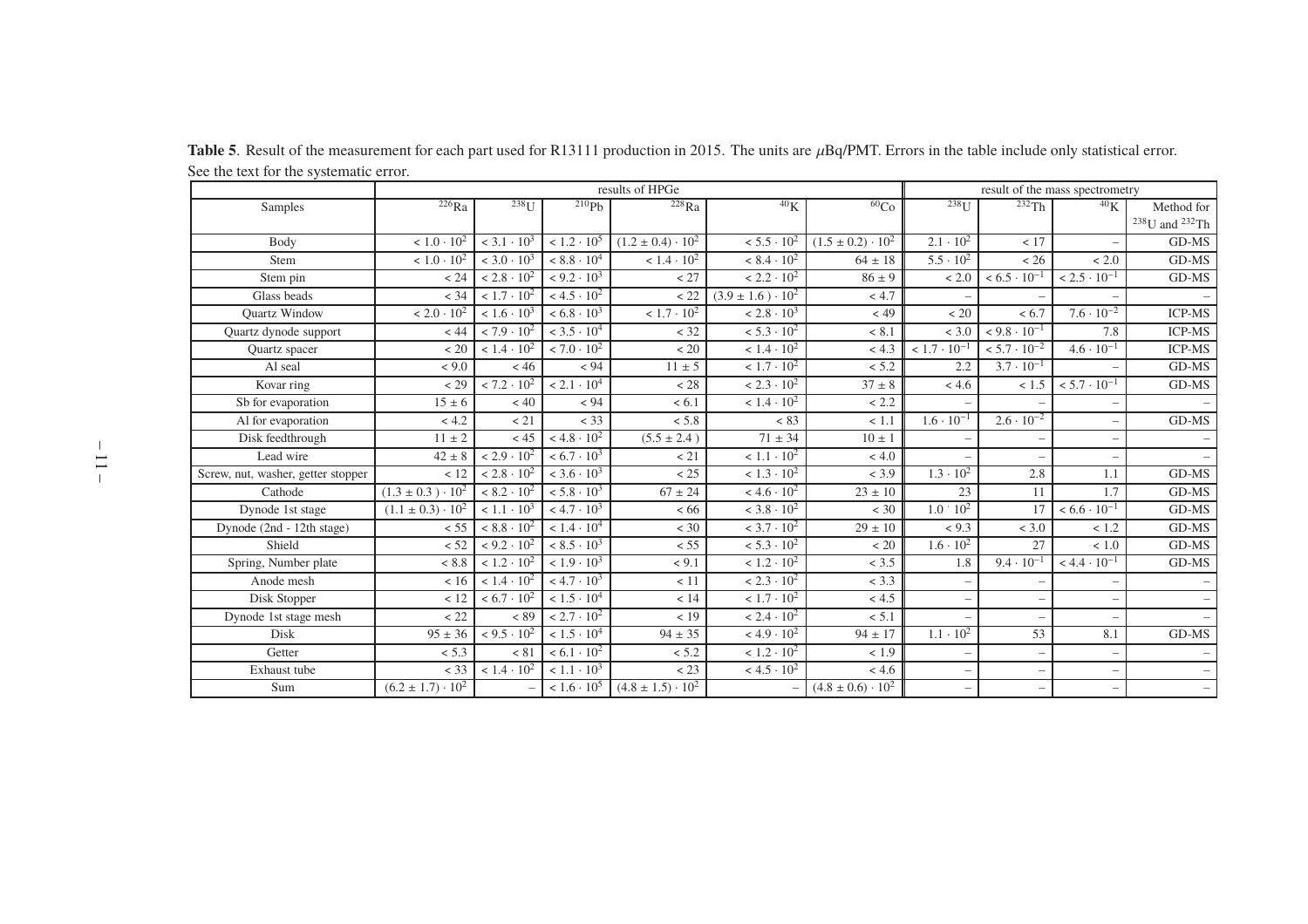<span id="page-13-0"></span>

|                                                 |                              | results of HPGe      |                      |                      |                                       |                              |                          | result of the mass spectrometry |                          |                                            |  |
|-------------------------------------------------|------------------------------|----------------------|----------------------|----------------------|---------------------------------------|------------------------------|--------------------------|---------------------------------|--------------------------|--------------------------------------------|--|
| Samples                                         | $226$ Ra                     | $238$ <sup>U</sup>   | 210Pb                | 228Ra                | ${}^{40}$ K                           | ${}^{60}Co$                  | $238$ <sup>U</sup>       | 232Th                           | ${}^{40}\mathrm{K}$      | Method for                                 |  |
|                                                 |                              |                      |                      |                      |                                       |                              |                          |                                 |                          | $^{238}\mathrm{U}$ and $^{232}\mathrm{Th}$ |  |
| Body                                            | < 55                         | $< 2.3 \cdot 10^3$   | $< 7.3 \cdot 10^{4}$ | $< 1.2 \cdot 10^{2}$ | $< 5.1 \cdot 10^{2}$                  | < 36                         | < 73                     | < 17                            | 55                       | GD-MS                                      |  |
| Stem                                            | $< 1.1 \cdot 10^{2}$         | $< 4.1 \cdot 10^{3}$ | $< 7.4 \cdot 10^{4}$ | $< 1.0 \cdot 10^{2}$ | $< 4.8 \cdot 10^{2}$                  | $<$ 33                       | $5.5 \cdot 10^{2}$       | < 26                            | < 2.0                    | GD-MS                                      |  |
| Stem pin                                        | < 7.1                        | $< 2.7 \cdot 10^{2}$ | $< 1.7 \cdot 10^{3}$ | < 9.2                | < 86                                  | $84 \pm 5$                   | < 1.8                    | $< 6.0 \cdot 10^{-1}$           | $< 2.3 \cdot 10^{-1}$    | $GD-MS$                                    |  |
| Glass beads                                     | $16 \pm 3$                   | $< 1.5 \cdot 10^{2}$ | $< 5.9 \cdot 10^{2}$ | $9.8 \pm 3.4$        | $(6.7 \pm 0.6) \cdot \overline{10^2}$ | < 1.2                        | $< 1.2 \cdot 10^{2}$     | < 41                            | $< 6.8 \cdot 10^2$       | <b>ICP-MS</b>                              |  |
| <b>Ouartz</b> window                            | < 87                         | $< 1.1 \cdot 10^3$   | $< 2.5 \cdot 10^{4}$ | < 54                 | $< 2.9 \cdot 10^{2}$                  | < 28                         | < 20                     | < 6.7                           | $7.6 \cdot 10^{-2}$      | <b>ICP-MS</b>                              |  |
| Quartz dynode support                           | $<$ 31                       | $< 2.5 \cdot 10^{2}$ | $< 2.8 \cdot 10^3$   | < 16                 | $< 1.2 \cdot 10^{2}$                  | < 8.4                        | < 3.0                    | $< 9.9 \cdot 10^{-1}$           | 7.9                      | <b>ICP-MS</b>                              |  |
| Quartz spacer                                   | < 20                         | $< 1.4 \cdot 10^{2}$ | $< 7.0 \cdot 10^{2}$ | $< 20$               | $< 1.4 \cdot 10^{2}$                  | < 4.3                        | $< 1.7 \cdot 10^{-1}$    | $< 5.7 \cdot 10^{-2}$           | $4.6 \cdot 10^{-1}$      | <b>ICP-MS</b>                              |  |
| Al seal                                         | < 2.5                        | < 33                 | <60                  | < 2.2                | $<$ 31                                | $< 8.7 \cdot 10^{-1}$        | 2.2                      | $3.7 \cdot 10^{-1}$             |                          | GD-MS                                      |  |
| Kovar ring                                      | $21 \pm 6$                   | $< 1.3 \cdot 10^{2}$ | $< 2.6 \cdot 10^{4}$ | < 9.4                | < 97                                  | $19 \pm 3$                   | $< 2.2 \cdot 10^{2}$     | $< 72$                          | 5.5                      | GD-MS                                      |  |
| Sb for evaporation                              | < 10                         | <60                  | $< 2.2 \cdot 10^2$   | < 6.9                | $< 1.0 \cdot 10^{2}$                  | < 1.2                        |                          |                                 |                          | $-$                                        |  |
| Al for evaporation                              | < 4.2                        | < 21                 | < 33                 | < 5.8                | < 83                                  | < 1.1                        | $1.6 \cdot 10^{-1}$      | $2.6 \cdot 10^{-2}$             |                          | $GD-MS$                                    |  |
| Disk feedthrough                                | $11 \pm 2$                   | < 45                 | $< 4.8 \cdot 10^{2}$ | $5.5 \pm 2.4$        | $71 \pm 34$                           | $10 \pm 1$                   |                          |                                 |                          | $\overline{\phantom{m}}$                   |  |
| Lead wire, ribbons, getter stopper              | < 25                         | $< 2.5 \cdot 10^{2}$ | $< 1.4 \cdot 10^{3}$ | < 14                 | $< 4.6 \cdot 10^{2}$                  | < 6.5                        | 54                       | 1.7                             | $9.2 \cdot 10^{-1}$      | GD-MS                                      |  |
| Screw, nut, washer                              | < 18                         | < 74                 | $< 3.3 \cdot 10^{2}$ | < 6.1                | < 89                                  | < 4.6                        | 40                       | 15                              | 2.1                      | $GD-MS$                                    |  |
| Cathode                                         | $5.4 \pm 2.5$                | $< 2.4 \cdot 10^{2}$ | $< 4.8 \cdot 10^{3}$ | < 6.2                | < 80                                  | $(1.9 \pm 0.9)$              | < 3.0                    | 4.9                             | $< 3.7 \cdot 10^{-1}$    | GD-MS                                      |  |
| Dynode 1st stage                                | < 33                         | $< 2.5 \cdot 10^{2}$ | $< 8.8 \cdot 10^{2}$ | $< 20$               | $<$ 3.1 $\cdot$ 10 <sup>2</sup>       | < 14                         | $< 2.8 \cdot 10^{2}$     | < 93                            | < 14                     | GD-MS                                      |  |
| Dynode (2-11 stage)                             | $(1.0 \pm 0.4) \cdot 10^{2}$ | $< 5.5 \cdot 10^{2}$ | $< 2.5 \cdot 10^{3}$ | < 51                 | $< 5.6 \cdot 10^{2}$                  | $32 \pm 13$                  | < 9.0                    | < 3.0                           | < 1.1                    | $GD-MS$                                    |  |
| Dynode (12th stage)                             | < 20                         | $< 1.0 \cdot 10^{2}$ | $< 2.4 \cdot 10^{2}$ | < 13                 | $< 1.3 \cdot 10^{2}$                  | < 2.7                        | 2.1                      | $9.0 \cdot 10^{-1}$             | $8.6 \cdot 10^{-1}$      | GD-MS                                      |  |
| Shield                                          | $(1.0 \pm 0.2) \cdot 10^{2}$ | $< 7.6 \cdot 10^{2}$ | $< 7.7 \cdot 10^{3}$ | < 26                 | $<$ 3.0 $\cdot$ 10 <sup>2</sup>       | < 12                         | $< 4.1 \cdot 10^{2}$     | $< 1.4 \cdot 10^{2}$            | < 21                     | GD-MS                                      |  |
| Spring, number plate                            | < 8.8                        | $< 1.2 \cdot 10^{2}$ | $< 1.9 \cdot 10^{3}$ | < 9.1                | $< 1.2 \cdot 10^{2}$                  | < 3.5                        | 1.8                      | $9.4 \cdot 10^{-1}$             | $4.4 \cdot 10^{-1}$      | GD-MS                                      |  |
| Anode mesh, Disk Stopper, Dynode 1st stage mesh | $23 \pm 9$                   | $< 2.1 \cdot 10^2$   | $< 5.3 \cdot 10^{3}$ | < 20                 | $< 2.6 \cdot 10^{2}$                  | < 3.8                        |                          |                                 |                          | $\overline{\phantom{a}}$                   |  |
| Disk                                            | < 20                         | $< 1.0 \cdot 10^{3}$ | $< 4.2 \cdot 10^{3}$ | < 17                 | $< 4.1 \cdot 10^{2}$                  | $11 \pm 5$                   | < 16                     | < 5.1                           | < 2.0                    | GD-MS                                      |  |
| Getter                                          | < 5.3                        | < 81                 | $< 6.1 \cdot 10^{2}$ | < 5.2                | $< 1.2 \cdot 10^{2}$                  | < 1.9                        |                          |                                 |                          | $\overline{\phantom{0}}$                   |  |
| Exhaust tube                                    | < 11                         | $< 2.6 \cdot 10^{2}$ | $< 7.2 \cdot 10^3$   | < 14                 | $< 2.4 \cdot 10^{2}$                  | < 4.6                        | $\overline{\phantom{a}}$ | $\overline{\phantom{0}}$        | $\overline{\phantom{0}}$ | $\overline{\phantom{a}}$                   |  |
| Sum                                             | $(3.9 \pm 1.0) \cdot 10^{2}$ |                      | $< 1.1 \cdot 10^{5}$ | $< 2.0 \cdot 10^{2}$ |                                       | $(1.9 \pm 0.4) \cdot 10^{2}$ |                          |                                 | $\overline{\phantom{0}}$ | $-$                                        |  |

**Table 6**. Result of the measurement for each part used for R13111 production in 2016. The units are  $\mu$ Bq/PMT. Errors in the table include only statistical error. See the text for the systematic error.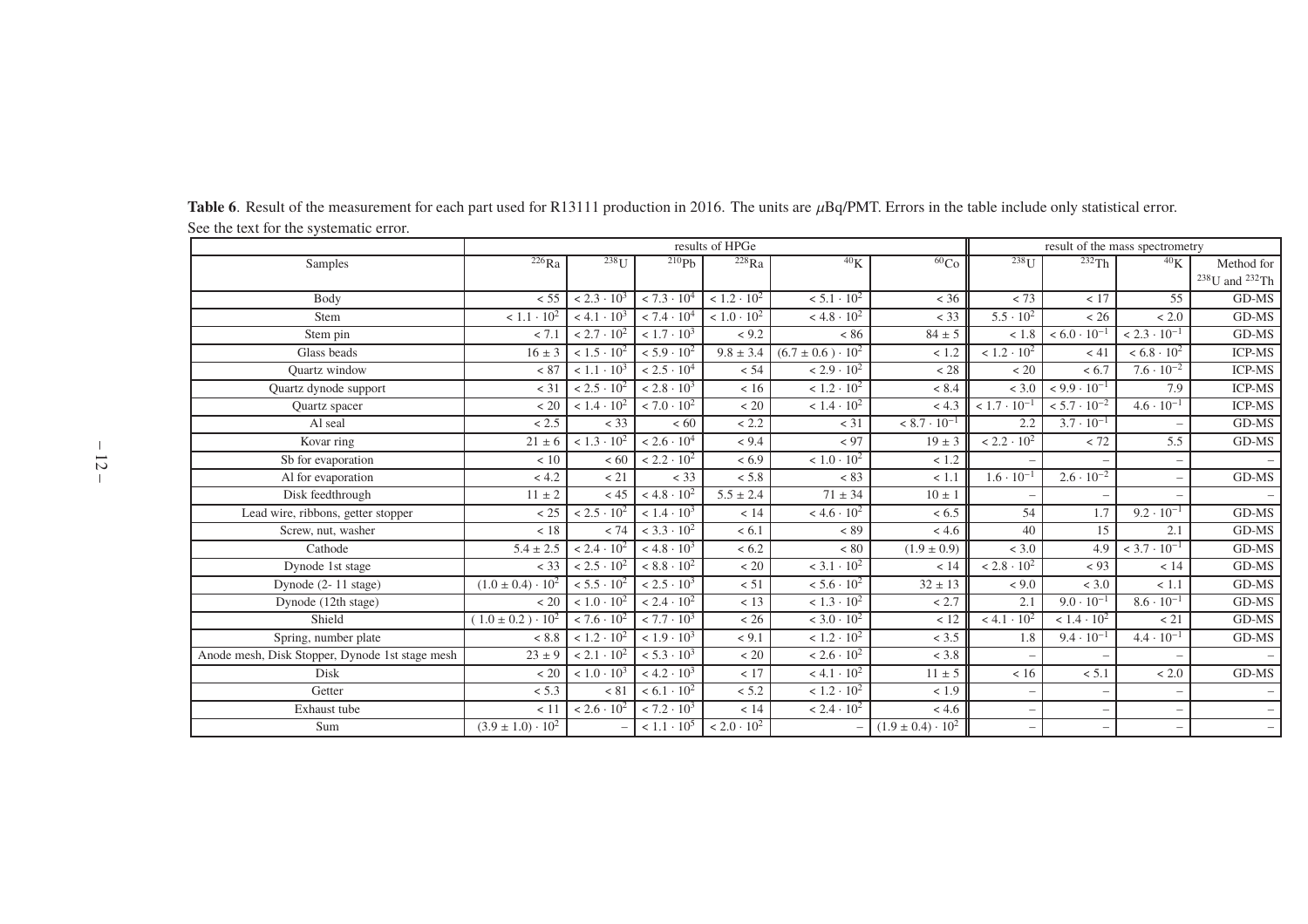

<span id="page-14-1"></span>**Figure 4**. The energy spectra for 13 R13111 PMTs measured over 27 days (red) with the 36 day BG spectra (black). For the PMTs produced in 2015 with the  $^{39}$ K-enriched photocathode material. The bin width is 1 keV.

#### <span id="page-14-0"></span>**3.3.2 RIs of fully assembled PMTs**

We also carried out the RI measurement of PMTs after production to also evaluate possible contamination during the assembling process and asses the overall reduction of  ${}^{40}K$  in the photocathode; the <sup>39</sup>K-enriched potassium compound is used only in the photocathode and the RIs of the finished photocathode cannot be measured before assembling the PMT. The effect of the  $39K$  enrichment was examined by measuring two variants of the R13111 PMT: one with natural potassium and the other with <sup>39</sup>K-enriched potassium.

Figure [4](#page-14-1) shows the energy spectrum of 13 such PMTs of the 2015 variant with the <sup>39</sup>K-enriched photocathode. Table [7](#page-15-1) shows the results for the produced new PMT varieties. In particular, it shows RIs for 2015 with the natural potassium, 2015 with  $^{39}$ K-enriched potassium, and 2016 with  $39$ K-enriched potassium. The sum of the radioactivity from component values in Table [7](#page-15-1) is taken from Tables [5](#page-12-0) and [6.](#page-13-0) To calculate the  $^{238}$ U sum and  $^{40}$ K sum, we use the mass spectrometry results if this results exist and the sensitivity of results is better than that of HPGe results.

The results for the PMTs assembled in 2015 with the enriched potassium and those assembled in 2016 with the enriched potassium are consistent with each other. Differences are less than two sigma. However, for each year, the measurements of RIs for parts often differ from other years due to the different production lots they were drawn from (see section [3.3.1\)](#page-11-1). Based on our screening, we controlled the total RI differences which came from using different lot parts to the level of our measurements.

As summarized in Table [7,](#page-15-1) we achieved a large reduction of  ${}^{40}$ K contamination by using  ${}^{39}$ K enriched potassium for the photocathode. PMTs produced early in 2015 were made with potassium of natural isotope abundance, leading to  $18.5 \pm 1.4$  mBq/PMT from <sup>40</sup>K. Later PMT batches produced with <sup>39</sup>K enriched potassium yielded an upper limit of 1.4 mBq/PMT for PMTs produced in 2015 and a measurement of  $2.0 \pm 0.5$  mBq/PMT for those produced in 2016. Using <sup>39</sup>K enriched potassium thus reduced  ${}^{40}$ K decays in these PMTs by almost one order of magnitude.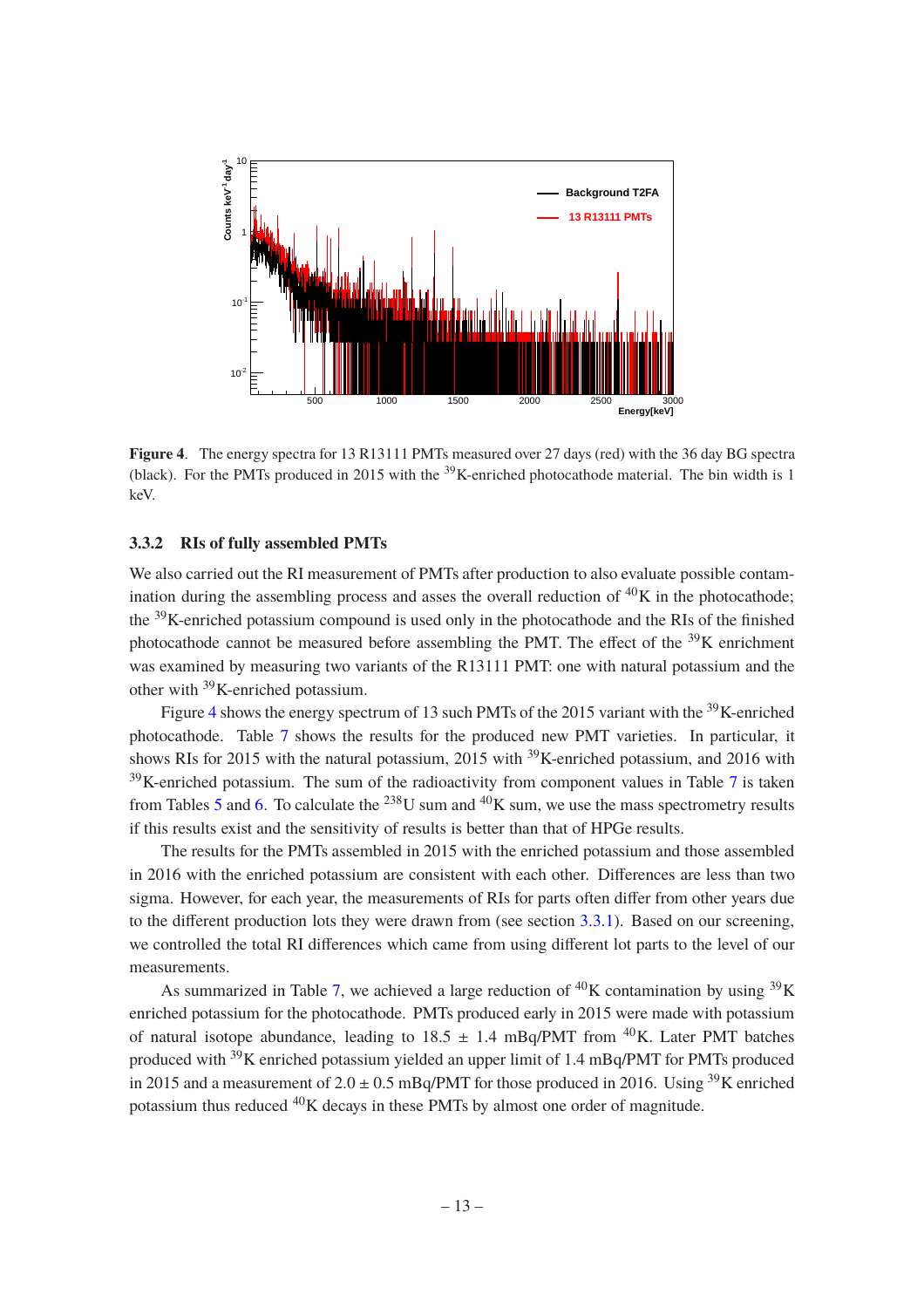| mBq/PMT                 | $^{226}Ra$                    | $\overline{2}38$ <sub>II</sub> | $^{210}Pb$           | $^{228}Ra$                    | 40 <sub>K</sub> | 60 <sub>Co</sub>              |
|-------------------------|-------------------------------|--------------------------------|----------------------|-------------------------------|-----------------|-------------------------------|
| Assembled PMT (2015)    | $(4.4 \pm 0.9) \cdot 10^{-1}$ | < 2.7                          | < 56                 | $(3.5 \pm 0.8) \cdot 10^{-1}$ | $18.5 \pm 1.4$  | $(2.3 \pm 0.6) \cdot 10^{-1}$ |
| with natural K          |                               |                                |                      |                               |                 |                               |
| Assembled PMT (2015)    | $(3.8 \pm 0.7) \cdot 10^{-1}$ | < 1.6                          | < 32                 | $(2.9 \pm 0.6) \cdot 10^{-1}$ | < 1.4           | $(2.2 \pm 0.5) \cdot 10^{-1}$ |
| with $39$ K-enriched    |                               |                                |                      |                               |                 |                               |
| Part-by-part sum (2015) | $(6.2 \pm 1.7) \cdot 10^{-1}$ | < 2.2                          | $< 1.6 \cdot 10^{2}$ | $(4.8 \pm 1.5) \cdot 10^{-1}$ | < 1.3           | $(4.8 \pm 0.6) \cdot 10^{-1}$ |
| Assembled PMT (2016)    | $(4.4 \pm 0.6) \cdot 10^{-1}$ | < 1.4                          | < 24                 | $(2.0 \pm 0.6) \cdot 10^{-1}$ | $2.0 \pm 0.5$   | $(1.3 \pm 0.4) \cdot 10^{-1}$ |
| with $39$ K-enriched    |                               |                                |                      |                               |                 |                               |
| Part-by-part sum (2016) | $(3.9 \pm 1.0) \cdot 10^{-1}$ | ~12.0                          | $< 1.1 \cdot 10^{2}$ | $< 2.0 \cdot 10^{-1}$         | ~1.0            | $(1.9 \pm 0.4) \cdot 10^{-1}$ |

<span id="page-15-1"></span>**Table 7**. PMT measurement results. The units are mBq/PMT. Errors in the table include only statistical error. See the text for the systematic error

To study the contamination during the production process, we compare the sum of all parts to the measurements of assembled PMTs. Table [7](#page-15-1) shows the sum of all parts and the assembled PMTs for the year 2015 and 2016 with the enriched potassium. Among these numbers only  ${}^{60}Co$ for the sum of all parts for 2015 seems to hint at some inconsistency:  $0.48 \pm 0.06$  mBq/PMT for  ${}^{60}$ Co is significantly larger than the measurements on the assembled PMTs. This difference is explained by the decay of  ${}^{60}Co$ . The components were measured in 2015, while the assembled PMT measurements were made in 2018, after the installation of the ultra-low-BG HPGe detector. After assembly, the PMTs were stored in the underground where the flux of cosmic-ray muons is much smaller and <sup>60</sup>Co cosmogenic production is negligible compared to that at ground level. Three years decrease the amount of  ${}^{60}Co$  to 33%, and thus the corrected amount of  ${}^{60}Co$  for the sum of components in 2018 then becomes  $0.32 \pm 0.04$  mBq/PMT, which is consistent with the measurements of PMTs assembled in 2018. Since no significant difference between the sum of the components and the assembled PMTs was identified for all RI components, we concluded that there was no significant contamination introduced during the assembling process.

#### <span id="page-15-0"></span>**3.3.3 Comparison to other PMT used for LXe detectors**

Table [8](#page-16-2) shows the photocathode area normalized RI summaries for the R13111 PMT and the R10789 PMT. The values for the R10789 PMT are normalized using its photocathode area of 24.6 cm<sup>2</sup>. The R13111 PMT values were normalized with the projected area its photocathode presents for normal incidence at its center: a circle of 70 mm diameter with an area of 38.5 cm<sup>2</sup>. When compared to the R10789 PMT, <sup>226</sup>Ra, and <sup>228</sup>Ra were reduce by about a factor of 5, the <sup>40</sup>K by a factor larger than 7 and  ${}^{60}Co$  by a factor larger than 20. Thus with the R13111 PMT we did indeed achieve a large reduction of RI.

Table 9 compares the RIs between the R13111 PMT variants presented in this work and the R11410 PMT used by XENON1T[\[15](#page-20-6)], PandaX[\[3](#page-19-4)] and LUX[\[19](#page-20-11)]. Almost all PMT RIs are lowest for our R13111 among these PMTs. Only <sup>226</sup>Ra for the 2016 R13111 PMTs is larger than the R11410-10 (LUX) number, though the levels are quite similar.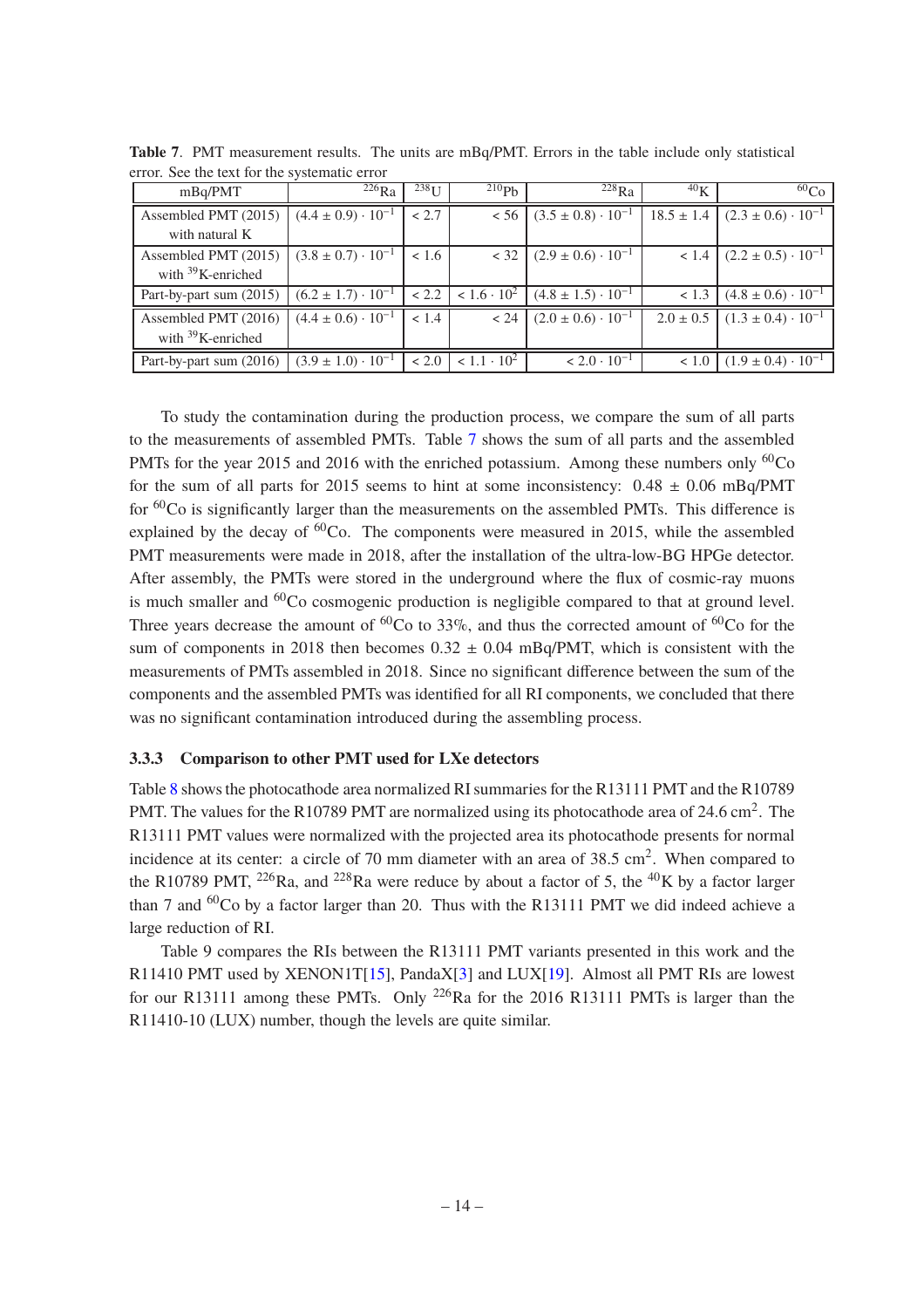<span id="page-16-2"></span>

| $\mu$ Bq/cm <sup>2</sup>                             | $^{226}Ra$  | $^{228}$ Ra                | $40\,\mathrm{K}$                                          | 60C <sub>0</sub> |
|------------------------------------------------------|-------------|----------------------------|-----------------------------------------------------------|------------------|
| Assembled PMT (2015)   $9.9 \pm 1.8$   $7.5 \pm 1.6$ |             |                            | <36                                                       | $5.7 \pm 1.3$    |
| Assembled PMT (2016)                                 |             | $11 \pm 2$   5.2 $\pm$ 1.6 | $52 \pm 13$                                               | $3.4 \pm 1.0$    |
| R <sub>10789</sub>                                   | $49 \pm 12$ | <32                        | $(3.7 \pm 0.9) \cdot 10^{2}$ $(1.1 \pm 0.1) \cdot 10^{2}$ |                  |

**Table 8.** Results of measurements for the R13111 PMT and the R10789 PMT in  $\mu$ Bq/cm<sup>2</sup>. The numbers are normalized by photocathode area. Errors in the table are statistical only. See the text for the systematic error.

**Table 9**. RI comparison between the R13111 PMT and other PMTs used by other groups. The units are  $\mu$ Bq/PMT.

| $\mu$ Bq/PMT               | $^{226}Ra$                     | $238$ <sub>II</sub> | $^{228}Ra$                   | 40 <sub>K</sub>            | ${}^{60}Co$                    |
|----------------------------|--------------------------------|---------------------|------------------------------|----------------------------|--------------------------------|
| R <sub>13111</sub> in 2015 | $(3.8 \pm 0.7)$ $\cdot 10^{2}$ | $1.6 \cdot 10^3$    | $(2.9 \pm 0.6) \cdot 10^{2}$ | $< 1.4 \cdot 10^3$         | $(2.2 \pm 0.5)$ $\cdot 10^{2}$ |
| R <sub>13111</sub> in 2016 | $(4.4 \pm 0.6) \cdot 10^{2}$   | $1.4 \cdot 10^3$    | $(2.0 \pm 0.6) \cdot 10^{2}$ | $(2.0 \pm 0.5) \cdot 10^3$ | $(1.3 \pm 0.4) \cdot 10^{2}$   |
| R11410-21(XENON1T)[15]     | $(5.2 \pm 1.0)$ $\cdot 10^{2}$ | $< 1.3 \cdot 10^4$  | $(3.9 \pm 1.0) \cdot 10^{2}$ | $(1.2 \pm 0.2) \cdot 10^4$ | $(7.4 \pm 1.0) \cdot 10^{2}$   |
| R11410-10(PandaX)[3]       | $2.2 \cdot 10^2$               |                     | $< 8.3 \cdot 10^2$           | $(1.5 \pm 0.8) \cdot 10^4$ | $(3.4 \pm 0.4) \cdot 10^3$     |
| R11410-10(LUX)[19]         | <4.0.10 <sup>2</sup>           | $<6.0 \cdot 10^3$   | $< 3.0 \cdot 10^2$           | $< 8.3 \cdot 10^3$         | $(2.0 \pm 0.2) \cdot 10^3$     |

# <span id="page-16-0"></span>**4 Afterpulse study related to the Xe leak problem**

For the R11410, which has many structures in common with the R13111, Xe afterpulses caused by Xe leaking into the PMTs were previously reported by XENON1T and PandaX [\[13](#page-20-4), [14](#page-20-5)]. Such Xe leaks are a serious problem for LXe detectors, since afterpulses interfere with and confuse the dark matter or other physics signals; a large enough leak ultimately makes it impossible to operate such a PMT. Therefore, we examined the Xe leak for the R13111 PMT and observed a similar leak as reported for R11410. We carried out a detailed study of the Xe afterpulse rate to solve this problem.

# <span id="page-16-1"></span>**4.1 Identification of the leaking component**

We observed no Xe leak in 642 R10789 PMTs in XMASS-I, while leaks were observed in both the R13111 and the R11410 PMT. We compared the structure of these three PMTs and narrowed down the possible causes. First, we compared the R10789 with the R13111. The components modified from the R10789 to the R13111 could be the cause. Among the modifications, there were two candidates which might have caused the leak. One is the seal between the window and the body, the other are the glass beads at the stem. The R13111 PMT uses 5N aluminum for the seal while the R10789 PMT uses 98.5% aluminum. The glass beads are the electrical insulation at the feedthroughs at the stem and changed to ones made from high-purity ingredients in the R13111 PMT. Next we compared the R13111 with the R11410. We hypothesized that the cause of the leak would be common in these two PMTs. From this second comparison, we narrowed down the possible causes to the 5N aluminum seal which is used in both PMTs. The high purity glass beads are not used in the R11410 PMT. Hence, the surfaces of the seals in the assembled R10789 and the R13111 PMT were examined in detail and it was found that the seal surface of the R13111 PMT had many tiny scratches compared to that of the R10789 PMT. Consequently, we investigated the following two hypothetical causes of the leak; one is the usage of high-purity 5N aluminum itself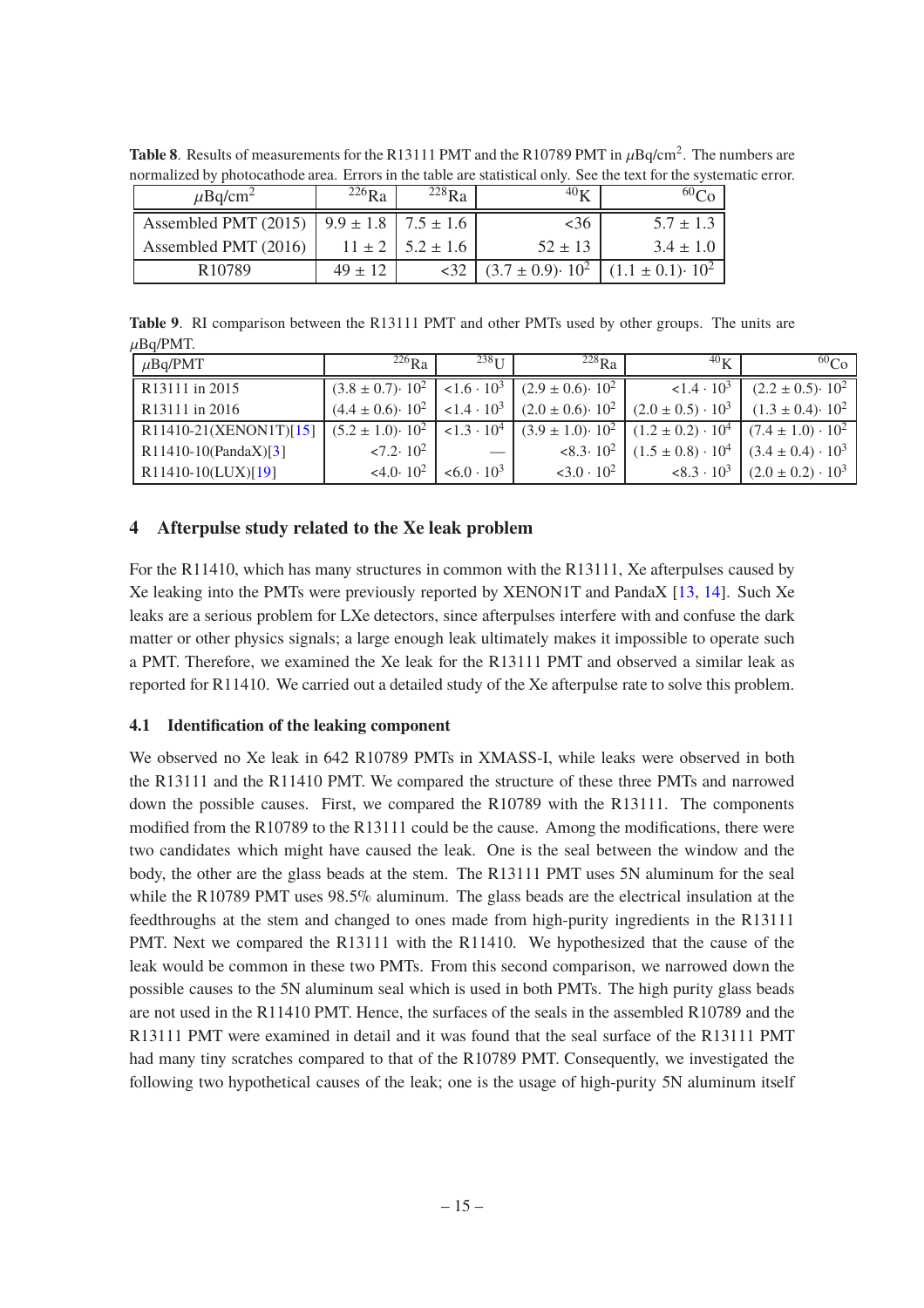

<span id="page-17-2"></span>**Figure 5**. Afterpulse charge versus time delay from a light source signal for a normal PMT (left) and a PMT with Xe leak(right) at room temperature. Afterpulses from different ions of the residual gas in the PMTs vacuum were observed above the one photoelectron band at their respective expected timing.

and the other is a deterioration of the seal surface condition caused by the exchange itself not by the purity change.

To check this, we prepared two types of the R11410 PMT. One uses lower purity 4N aluminum for the seal, the other uses the usual 5N aluminum, however handling of the seal during the PMT assembling process was revised to pay special attention to the surface of the seal.

# <span id="page-17-0"></span>**4.2 Setup of the study**

To examine the afterpulse in a Xe atmosphere, we prepared a special chamber inside of which the PMTs could be cooled down to the LXe temperature of about -100 degree Celsius in a gaseous Xe atmosphere. By applying multiple temperature cycles of cooling and warming, we examined the afterpulses caused by ions of the residual gas. We applied at least three cooling cycles to each PMT. A light source (LED or laser diode) was adjusted to a level in which the PMT mostly observes just one photoelectron per flash of the respective light source. Afterpulses which follow the one photoelectron light source signal were recorded with FADCs and examined. Figure [5](#page-17-2) shows the afterpulse charge against the time delay from the light source signal for a PMT without the Xe leak (left hand side) and one with a Xe leak (right hand side). All PMTs were operated at a gain of  $1 \times$  $10<sup>7</sup>$  in the study.

#### <span id="page-17-1"></span>**4.3 Results of the study**

The number of PMTs that developed leaks after the temperature cycles in the study is summarized in Table [10.](#page-18-1) The Xe leaking PMTs were separated into two categories by their respective afterpulse rate, one is "large leak" and the other is "small leak". The afterpulse rate is the probability of afterpulse observation after one light source signal. We found that these two categories have different properties. For the "large leak" category the Xe afterpulse rate increased with every cooling cycle. The Xe afterpulse rate of all the large leak PMTs exceeded 0.1% after the third cooling cycle. For the "small leakâĂİ category, the Xe afterpulse rates are below 0.1% for all the small leak PMT even after the third cooling cycle. There was no increase in the afterpulse rate by the second and the third cooling cycle. We confirmed this property of the small leak category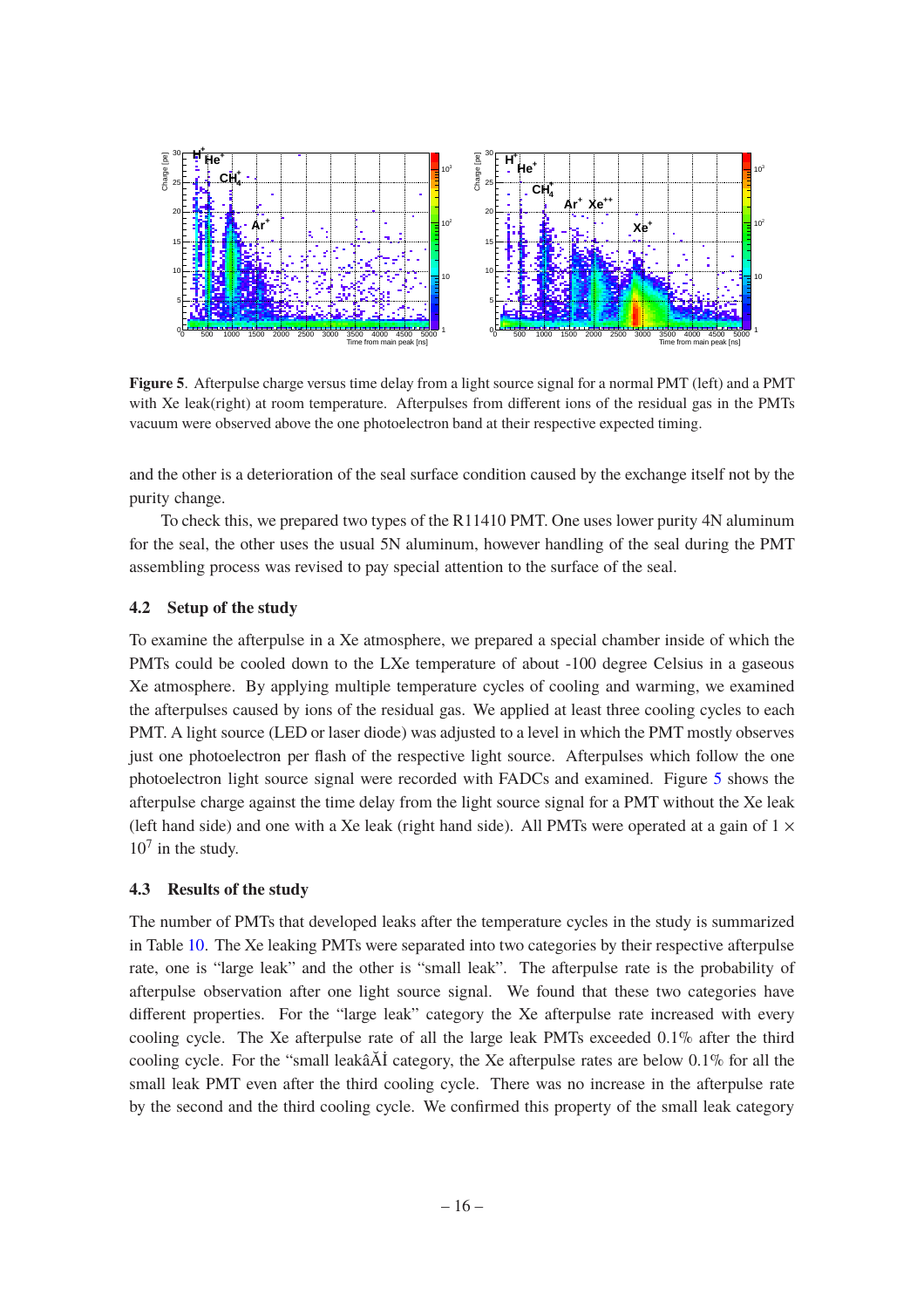by applying additional cooling cycles to PMTs in this category. After applying seven additional cooling cycles to 10 small leak R13111 and one R11410 PMTs, we observed no change in their afterpulse rate.

Thirty of the 58 examined R13111 PMTs fabricated with 5N aluminum were also measured in liquid Xe rather than only cold gaseous Xe. Seven large and 3 small leaks among these 30 PMTs show no significant difference from 9 large and 7 small leaks observed for the other 28 PMTs tested only in gaseous Xe. The R11410 PMTs were only examined in gaseous Xe.

Out of 58 R13111 PMTs 16 developed large leaks and 10 small leaks during the cooling cycles. When compared to the numbers for R11410 with 5N aluminum reported as 7 large leaks and one small leak among 44 PMTs [\[15\]](#page-20-6), the fraction of Xe leaks for R13111 appears to be larger than that of R11410. The fraction of large leaks is  $28 \pm 6\%$  for R13111 and  $16 \pm 6\%$  for R11410, both with 5N Al. For the 4N aluminum R11410 PMT, we observed no large leak and one small leak. The probability of a large leak is less than 10% with 90% CL, assuming the observed fraction of the leak represents the probability of a leak. We also assumed no probability difference among PMT production batches if we keep the same assembling process. Though the significance is not large, the use of lower purity aluminum for the seal reduce the leak probability. The same improvement can be seen for the PMTs with 5N aluminum that were prepared with special attention to the seal with an ever greater level of confidence. For these PMTs, neither large nor small leaks were observed in 28 PMTs. Consequently, the probability of large leak is less than 8%.

We studied and confirmed more leaks in PMTs which used 5N aluminum for their seals than the ones which used 4N aluminum. This suggests that the exchange of the sealing material to 5N aluminum is a cause of the Xe leaks. We also observed that it is possible to suppress leakage when using 5N aluminum by applying appropriate surface care. Since the sealing structure is common in the R11410 and the R13111, this result obtained with the R11410 PMT should also apply for the R13111 PMT.

| <b>PMT</b> | Sealing type     | Tested number | Large leaking | Small leaking | Large leak   |
|------------|------------------|---------------|---------------|---------------|--------------|
|            |                  |               | <b>PMT</b>    | <b>PMT</b>    | probability  |
|            |                  |               | Xe afterpulse | Xe afterpulse |              |
|            |                  |               | $>0.1\%$      | ${<}0.1\%$    |              |
| R13111     | 5N Al            | 58            | 16            | 10            | $28 \pm 6\%$ |
| R11410     | 5N Al [15]       | 44            | ⇁             |               | $16 \pm 6\%$ |
| R11410     | 4N Al            | 23            |               |               | ${<}10\%$    |
| R11410     | 5N Al with       | 28            |               | $\theta$      | $<\!\!8\%$   |
|            | special handling |               |               |               |              |

<span id="page-18-1"></span>**Table 10**. Results of the Xe leak test for the R13111 PMTs and the R11410 PMTs

## <span id="page-18-0"></span>**5 Conclusion**

We developed a new three-inch low-BG PMT, the Hamamatsu R13111 PMT, which can operate in LXe.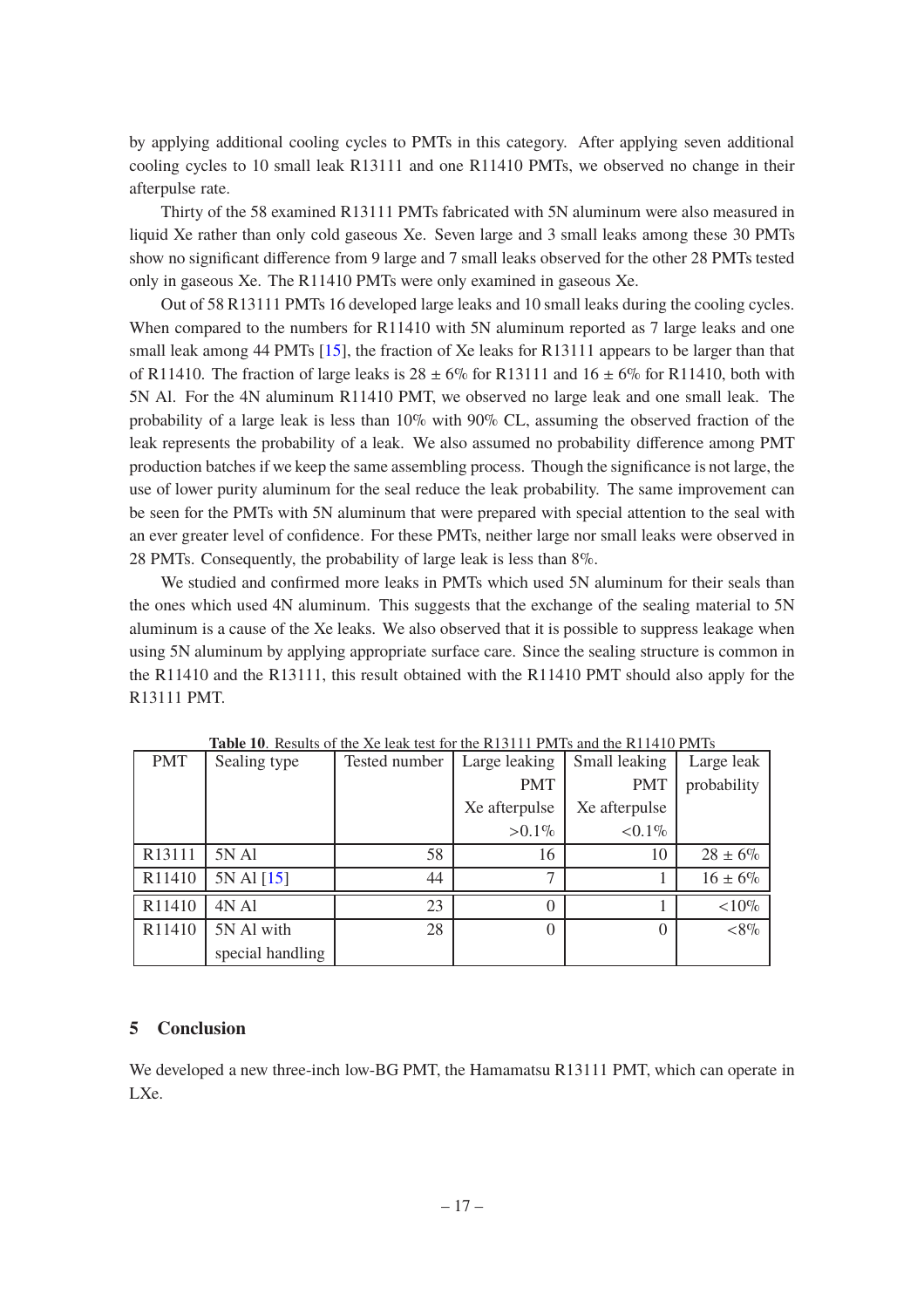The R13111 has a convex photocathode that gives it a large angular acceptance and improved timing resolution. For all tested points on the photocathode, relative efficiency multiplied by the quantum efficiency is higher than 70%. The TTS of this new PMT is 2.11  $^{+0.31}_{-0.18}$  nsec, a large improvement over the  $6.87 \pm 0.31$  nsec TTS for the R10789. This helps towards more effective pulse shape discrimination.

RIs in the R13111 PMTs manufactured in 2016 are  $0.44 \pm 0.06$  mBq of <sup>226</sup>Ra, <sup>238</sup>U less than 1.4 mBq,  $0.20 \pm 0.06$  mBq of <sup>228</sup>Ra,  $2.0 \pm 0.5$  mBq of <sup>40</sup>K and  $0.13 \pm 0.04$  mBq of <sup>60</sup>Co. The reduction from the R10789 values is large: factors of 5, 6, 7 and 30 for <sup>226</sup>Ra, <sup>228</sup>Ra, <sup>40</sup>K, and <sup>60</sup>Co, respectively. These numbers are the world's best when compared to other currently available PMTs for use in LXe dark matter search experiments.

For long-term stable operation in LXe, we studied the Xe leak problem which was reported by several groups. We identified that the material and treatment of the aluminum seal between the PMT's entrance window and the body causes the Xe leaks. When the seal was changed to highpurity 5N aluminum for the R13111 and the R11410 PMT from 98.5% purity aluminum used for the R10789 PMT, leaks started occurring. From our study, we observed that the problem is solved by handling the 5N aluminum seal with sufficient care for the seal's surface during the assembly process.

With its low radioactivity, excellent timing resolution, and large angular acceptance the new R13111 PMT can show highly good performance in future low BG LXe detectors.

#### <span id="page-19-0"></span>**6 Acknowledgments**

We thank Hamamatsu Photonics K. K. for the cooperation in producing the low BG PMTs. We gratefully acknowledge the cooperation of Kamioka Mining and Smelting Company. We also would like to thank OKAMOTO GLASS Co. Ltd. for their help in the glass synthesis. This work was supported by the Japanese Ministry of Education, Culture, Sports, Science and Technology, Grantin-Aid for Scientific Research, ICRR Joint-Usage, JSPS KAKENHI Grant Number, 19GS0204, 26104004, 19H05805, and partially by the National Research Foundation of Korea Grant (NRF-2011-220-C00006) and Institute for Basic Science (IBS-R017-G1-2018-a00).

## **References**

- <span id="page-19-1"></span>[1] K. Abe *et al.* [XMASS Collaboration], "XMASS detector," Nucl. Instrum. Meth. A **716** (2013) 78 [arXiv:1301.2815 [physics.ins-det]].
- [2] D. S. Akerib *et al.* [LUX Collaboration], "The Large Underground Xenon (LUX) Experiment," Nucl. Instrum. Meth. A **704** (2013) 111 [arXiv:1211.3788 [physics.ins-det]].
- <span id="page-19-4"></span>[3] X. Cao *et al.* [PandaX Collaboration], "PandaX: A Liquid Xenon Dark Matter Experiment at CJPL," Sci. China Phys. Mech. Astron. **57** (2014) 1476 [arXiv:1405.2882 [physics.ins-det]].
- <span id="page-19-2"></span>[4] E. Aprile *et al.* [XENON Collaboration], "The XENON1T Dark Matter Experiment," Eur. Phys. J. C **77** (2017) no.12, 881 [arXiv:1708.07051 [astro-ph.IM]].
- <span id="page-19-3"></span>[5] T. Suzuki *et al.* [XMASS Collaboration], "Search for WIMP-<sup>129</sup>Xe inelastic scattering with particle identification in XMASS-I," Astropart. Phys. **110**, 1 (2019) [arXiv:1809.05358 [astro-ph.CO]].